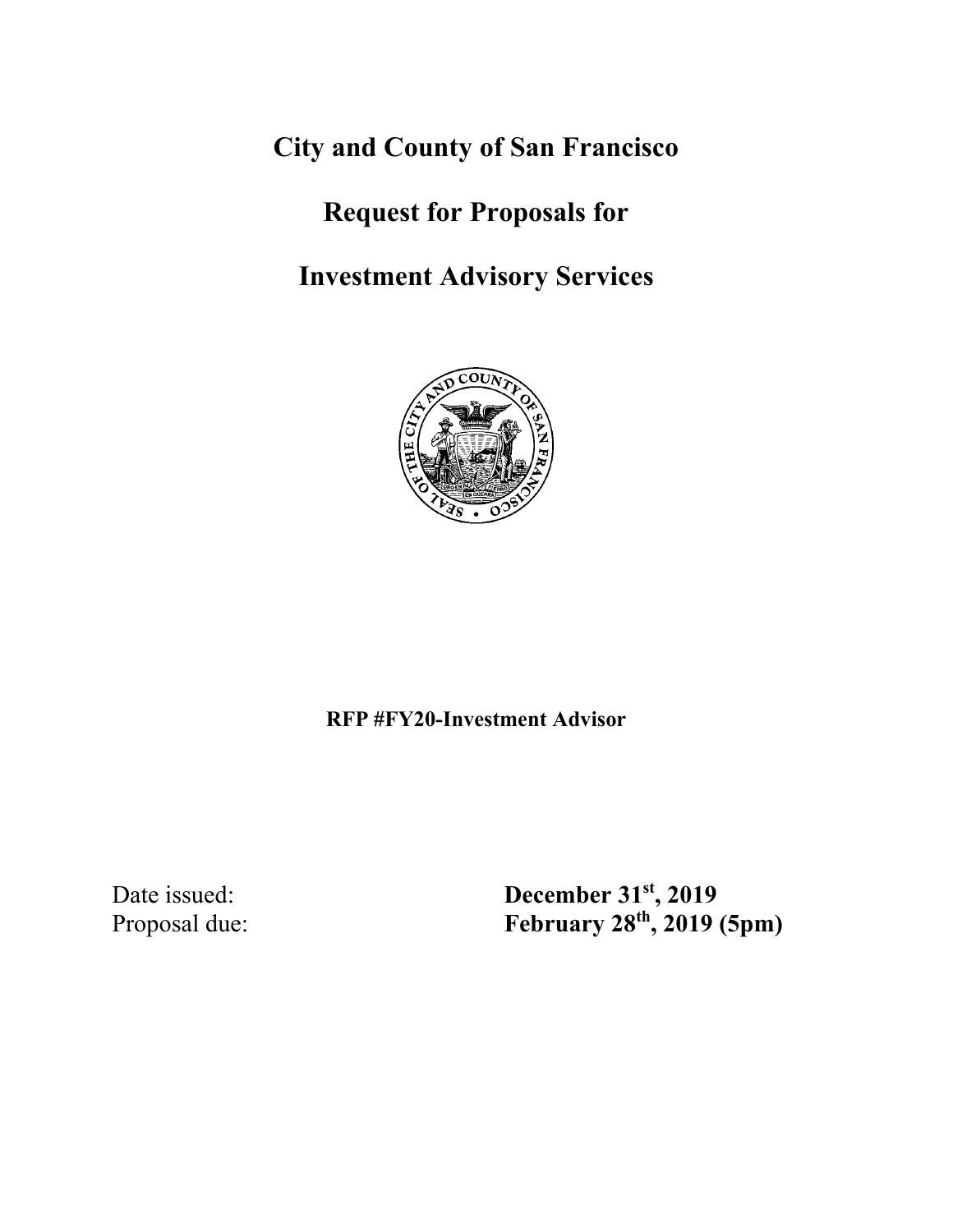# Request for Proposals for **Investment Advisory Services**

# TABLE OF CONTENTS

# Page

| II. |  |
|-----|--|
| Ш.  |  |
| IV. |  |
|     |  |
|     |  |
|     |  |
|     |  |
|     |  |

# **Appendices:**

| A.        | Standard Forms: Listing and Internet addresses of Forms related to Taxpayer<br>Identification Number and Certification, to Business Tax Declaration, and to Chapters<br>12B and 12C, and 14B of the S.F. Administrative Code. |                   |
|-----------|-------------------------------------------------------------------------------------------------------------------------------------------------------------------------------------------------------------------------------|-------------------|
| <b>B.</b> | Agreement for Professional Services (form P-600)                                                                                                                                                                              | separate document |

C. Model Portfolio for Investment Management separate document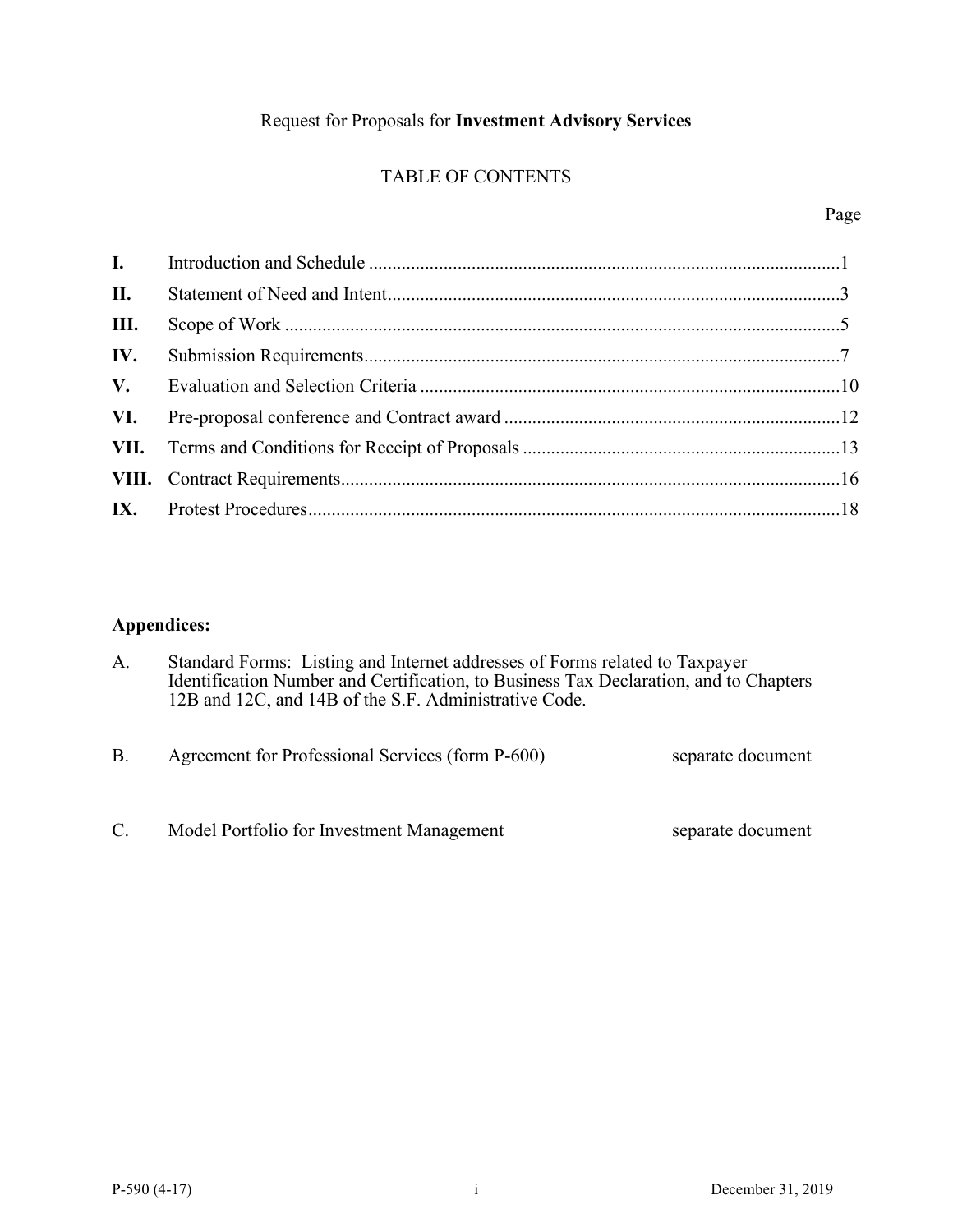# **Request for Proposals for**

# **Investment Advisory Services**

# **I. Introduction and Schedule**

General Terms Used in the RFP

The "Proposer" refers to any entity submitting a proposal to this Request for Proposals ("RFP"). The "Contractor" refers to the Proposer awarded a contract for services under this RFP. Other abbreviations used throughout this RFP include:

- "City" the City and County of San Francisco"
- "Treasurer-Tax Collector" the Office of the Treasurer and Tax Collector
- "Pooled Fund" the commingled funds managed by the Treasurer-Tax Collector

### **A. General**

San Francisco is the fourth largest city in California and serves as a center for business, commerce and culture for the West Coast. The City and County of San Francisco ("the City"), established by Charter in 1850, is a legal subdivision of the State of California with the governmental powers of both a city and a county under California law. The City's powers are exercised through a Board of Supervisors serving as the legislative authority, and a Mayor and other independent elected officials serving as the executive authority.

The Office of the Treasurer & Tax Collector ("Treasurer-Tax Collector") serves as banker, tax collector, collection agent, and investment officer for the City and County of San Francisco. The Treasurer-Tax Collector manages all city funds according to the objectives of safety, liquidity, and generation of a market rate of return without undue compromise to the first two objectives.

The Treasurer-Tax Collector seeks Proposers with demonstrated experience as an independent investment advisor for public agencies, registered with the Securities and Exchange Commission (SEC) or the State of California, and not a broker/dealer.

The contract shall have an original term of 5 years. In addition, the City shall have 1 option to extend the term for a period of 5 years each, which the City may exercise in its sole, absolute discretion.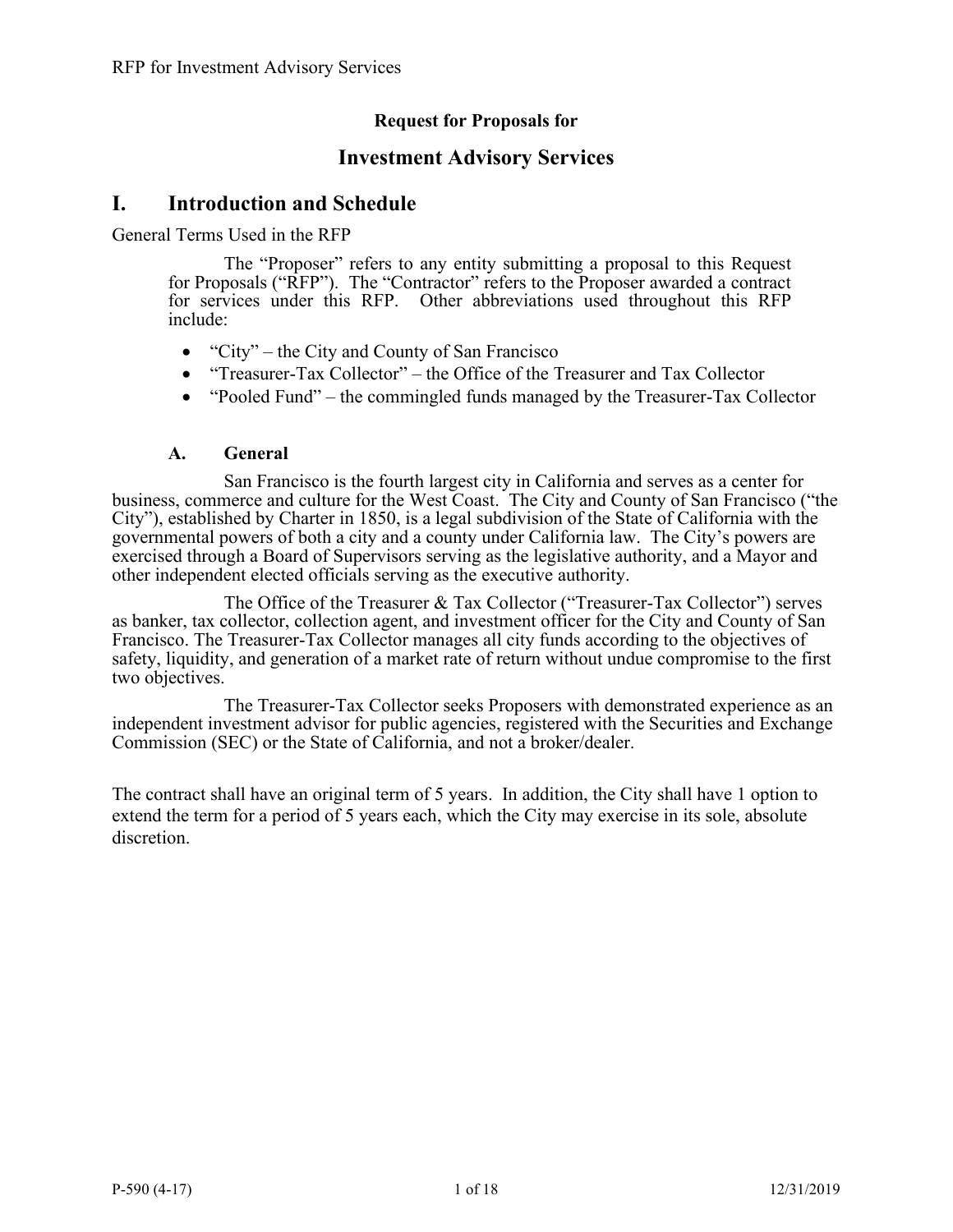# **B. Schedule**

The anticipated schedule for selecting a consultant is:

| Proposal Phase                                                                | Date                |
|-------------------------------------------------------------------------------|---------------------|
| RFP is issued by the City                                                     | 12/31/2019          |
| Deadline for submission of written questions<br>or requests for clarification | $1/24/2020$ (12 pm) |
| Answers posted online                                                         | $1/31/2020$ (5 pm)  |
| Proposals due                                                                 | $2/28/2020$ (5 pm)  |
| Oral interview with firms selected for<br>further consideration               | 3/9/2020-3/13/2020  |
| Contract award intent notification                                            | 4/15/2020           |
| Contract begins                                                               | 6/1/2020            |

# **C. Contractors Unable to do Business with the City**

# **1. Generally**

Contractors that do not comply with laws set forth in San Francisco's Municipal Codes may be unable to enter into a contract with the City. Some of the laws are included in this RFP, or in the sample terms and conditions attached.

# **2. Companies Headquartered in Certain States**

This Contract is subject to the requirements of Administrative Code Chapter 12X, which prohibits the City from entering into contracts with companies headquartered in states with laws that perpetuate discrimination against LGBT populations where any or all of the work on the contract will be performed in any of those states. Proposers are hereby advised that Proposers which have their United States headquarters in a state on the Covered State List, as that term is defined in Administrative Code Section 12X.3, or where any or all of the work on the contract will be performed in a state on the Covered State List may not enter into contracts with the City. A list of states on the Covered State List is available at the website of the City Administrator here:

[https://sfgsa.org/chapter-12x-state-ban-list.](https://sfgsa.org/chapter-12x-state-ban-list)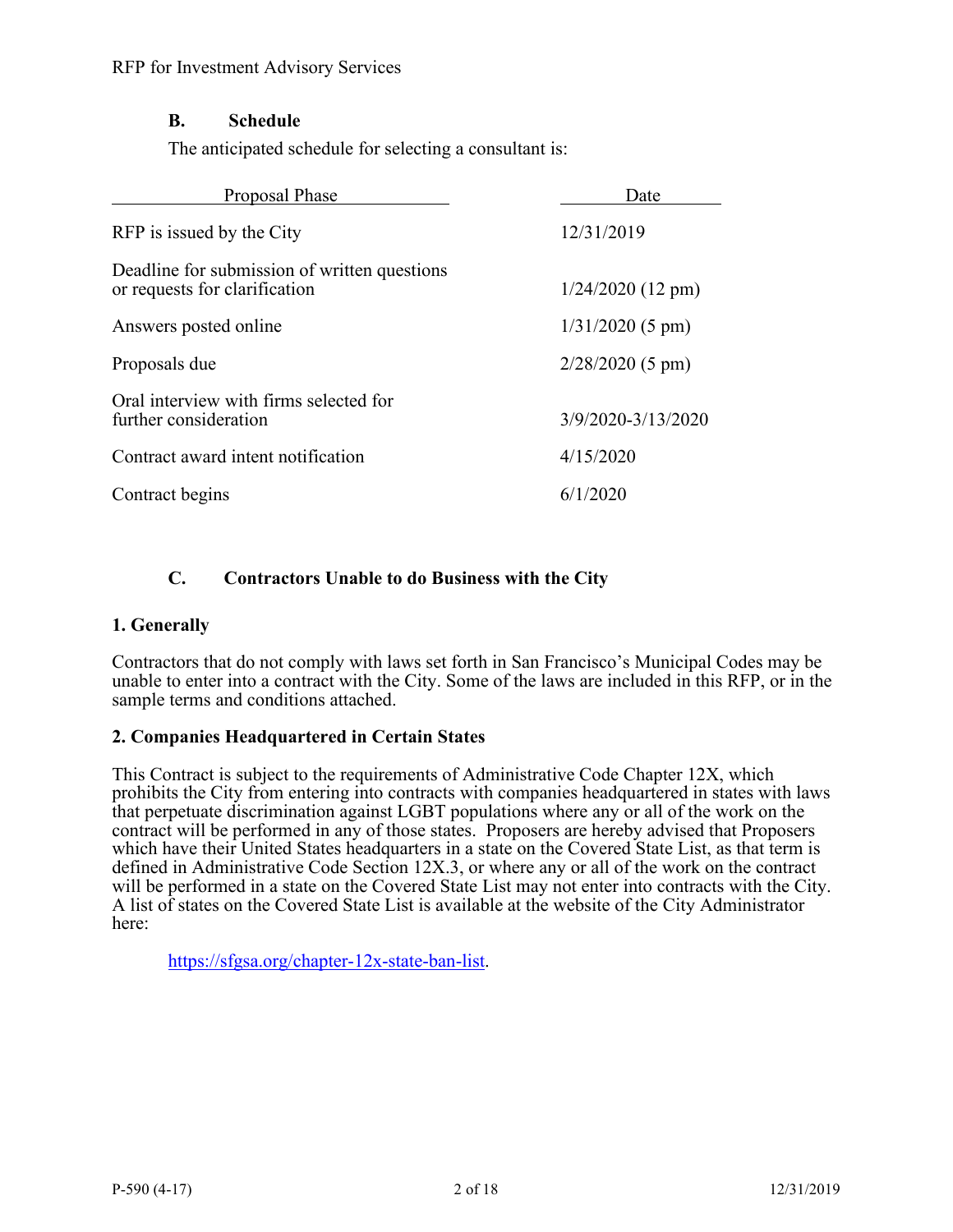# **II. Statement of Need and Intent**

The Treasurer-Tax Collector has statutory responsibility for the collection, deposit and investment of all funds held in the Pooled Fund. The Investment staff manages a shortterm, fixed income portfolio (the "Pooled Fund") that has grown from \$6.8 billion in 2014 to \$12.0 billion in 2019 and is expected to remain near this level through fiscal year 2019-2020. Concomitant with this substantial increase in assets under management, investment management has become increasingly challenging as a result of historical low interest rates, decreasing issuance from federal agencies, decreasing creditworthiness of many financial institutions, and an onslaught of new regulation.

The Treasurer-Tax Collector is requesting proposals to provide investment advisory services to the City. Proposers should provide technical and strategic advice that will supplement the Investment staff's duties to manage the Pooled Fund. This is not a solicitation for the management of any of the City's funds. Specifically, the advice shall pertain to the areas of:

- portfolio optimization techniques,
- regulatory changes,
- global and macroeconomic events,
- benchmarking / performance measurement,
- cash flow forecasting, and
- compliance

In addition, the selected Contractor must be able to provide daily and monthly accounting and compliance reports, which include analyses of projected income from maturities and callable securities for a prolonged time period.

In evaluating proposals, the Treasurer-Tax Collector will consider breadth, depth, and quality of the responses, the quality and usefulness of sample reports, Proposer experience, including client references, and pricing.

# **A. Roles of City Departments in this RFP**

The Treasurer-Tax Collector serves as banker, tax collector, collection agent, and investment officer for the City. The Treasurer-Tax Collector manages city funds according to the objectives of safety, liquidity, and generation of a market rate of return without undue compromise to the first two objectives.

The Investment Department of the Treasurer-Tax Collector consists of the Chief Investment Officer, Asst. Portfolio Manager, Credit Analyst and an Investment Analyst, with the Treasurer and Chief Assistant Treasurer providing oversight. Additional administrative and investment staff is expected in the coming fiscal years. The staff is responsible for all aspects of managing the \$12.0 billion portfolio, including portfolio strategy, economic and financial analysis, credit evaluation, trading, settlement, reconciliation, investment accounting, investment reporting, cash flow forecasting, and is additionally involved in certain aspects of banking operations, bond issuance, audits, and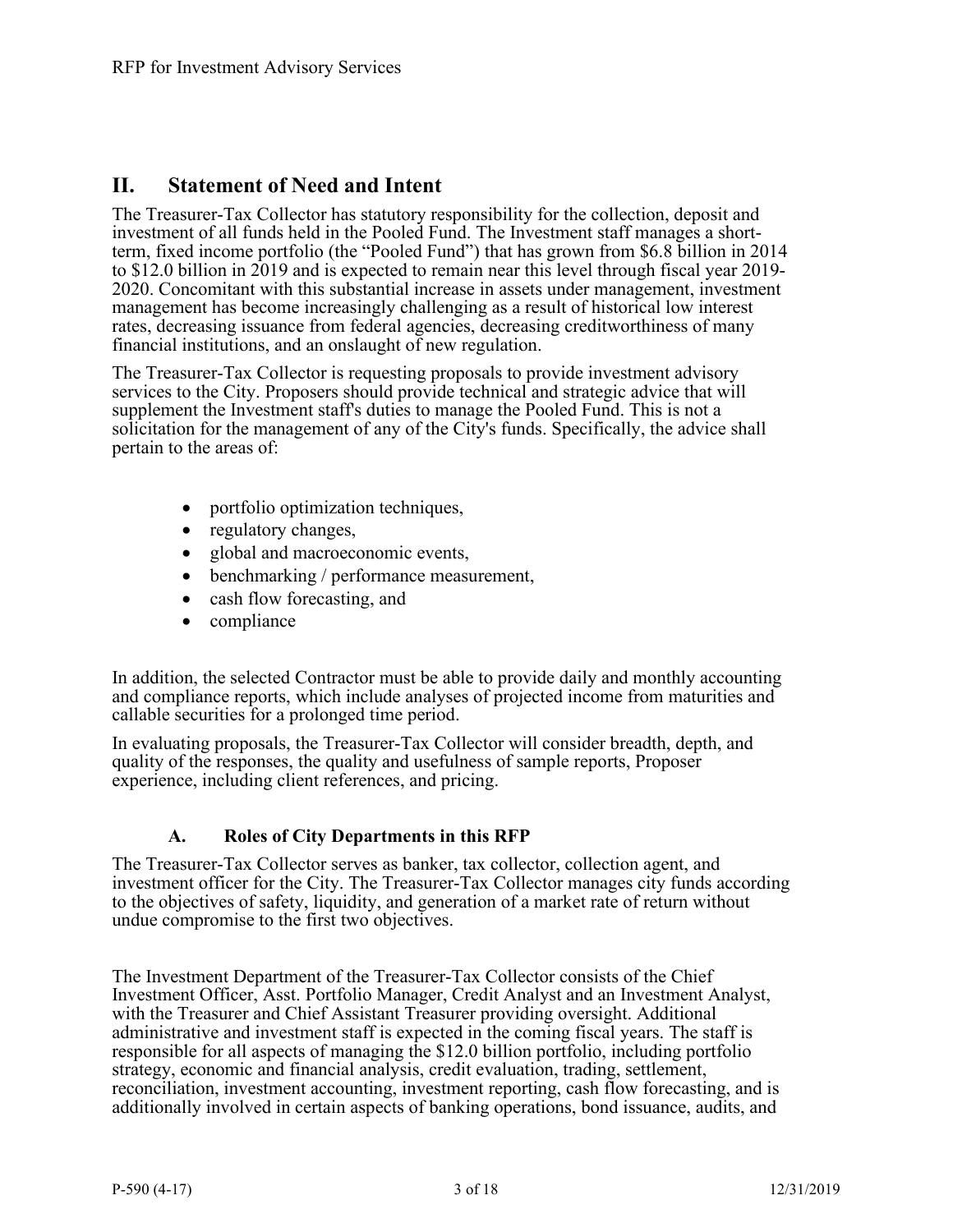investment advisory services for other City departments. All investments are made by Investment staff.

It is the policy of the Treasurer-Tax Collector to invest public funds in a manner which will preserve capital, meet the daily cash flow demands of the City, and provide a market rate of return while conforming to all state and local statutes governing the investment of public funds.

The primary objectives, in priority order, of the Treasurer's Office's investment activities are:

1. Safety: Safety of principal is the foremost objective of the investment program. Investments of the Treasurer's Office shall be undertaken in a manner that seeks to ensure the preservation of capital. To attain this objective, the Treasurer's Office will diversify its investments;

2. Liquidity: The Treasurer's Office investment portfolio will remain sufficiently liquid to enable the Treasurer's Office to meet cash flow needs which might be reasonably anticipated; and

3. Return on Investments: The portfolio shall be designed with the objective of generating a market rate of return without undue compromise of the first two objectives.

The Pooled Fund is actively managed in accordance with the California Government Code, the Treasurer's Statement of Investment Policy, and internal investment guidelines. The Investment Policy is reviewed annually by the City's Treasury Oversight Committee. The Treasurer's Office uses the following investment strategies in managing the Pool:

- Relative value analysis;
- Immunization;
- Bond swaps; and
- Duration management

The \$12.0 billion portfolio consists primarily of U.S. Treasury and federal agency (government sponsored enterprise) securities, but also, may at times, have exposure to municipal government obligations, commercial paper, certificates of deposit (including FDIC-insured, collateralized, negotiable domestic, and negotiable Yankee), bankers acceptances, corporate notes, Supranationals and money market funds,. Investments are subject to California Government Code section 56301 et. al. and the Investment Policy, attached as Appendix A.

In addition, the Treasurer-Tax Collector recognizes the contribution of entities that support community well-being through safe and environmentally sound practices and fair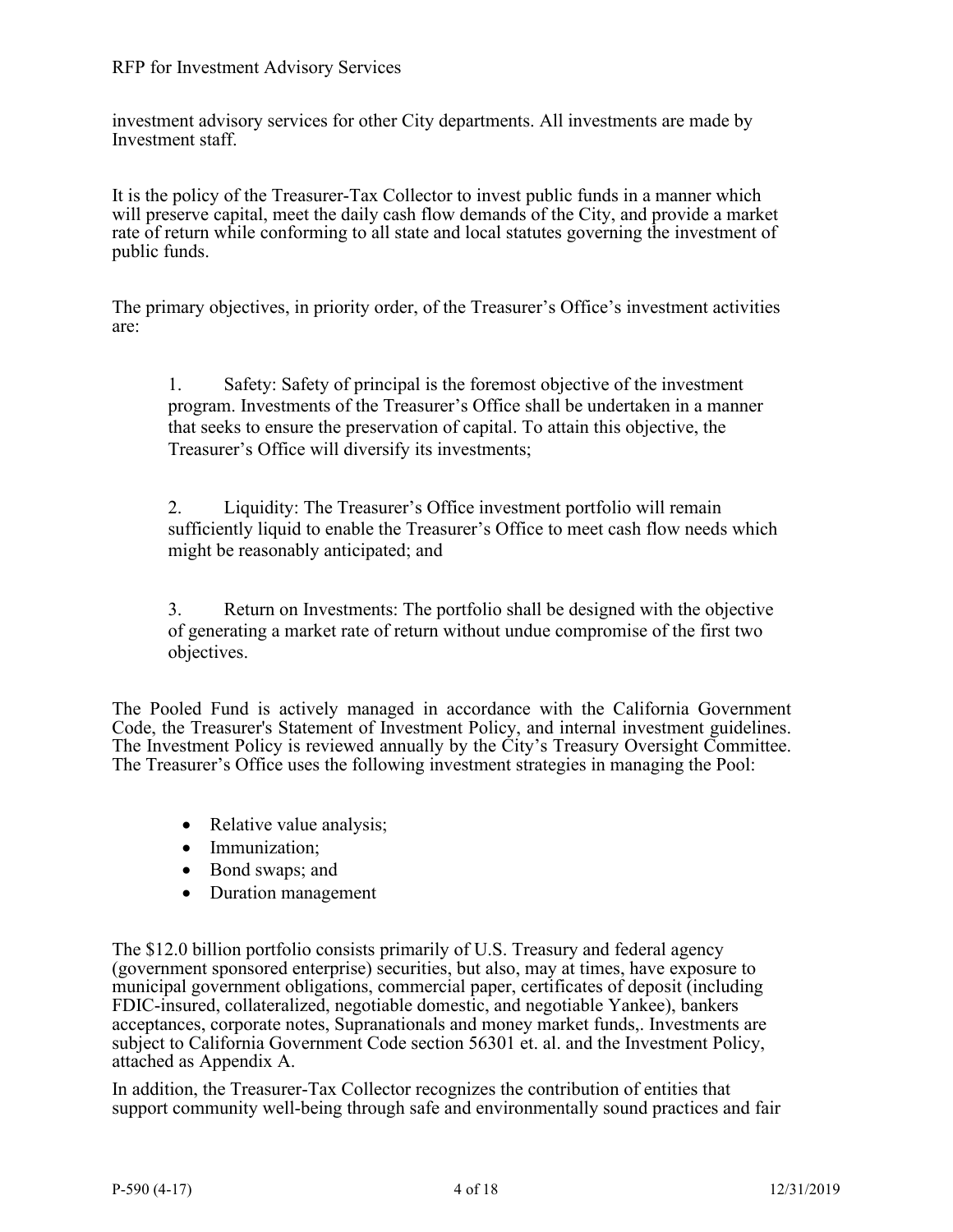labor practices; and entities that promote community economic development. Investment in such entities is encouraged.

The Treasurer's eligible broker/dealer list contains roughly twenty-five firms, and five direct issuer relationships. The Investment staff employs a rigorous credit approval and monitoring process when considering or investing in potential repo counterparties, commercial paper, corporate notes and negotiable certificates of deposit. Investment staff uses a short pre-approved issuer list of commercial paper issuers and banks for holders of negotiable certificates of deposit.

Portfolio information for the Pooled Fund is available on the Treasurer's website at <http://www.sftreasurer.org/> under "Reports and Plans" in the "About" tab.

# **III. Scope of Work**

This scope of work is a general guide to the work the City expects to be performed and is not a complete listing of all services that may be required or desired.

To minimize duplication of effort and to allow the City to coordinate data requests and data available for the services requested within this RFP, as well as for previous and future projects, the selected Contractor's findings and data may be shared by the City with other City Contractors, at the general public's request.

# **A. Contractor Tasks**

The selected Contractor will assist and supplement the Investment staff by providing technical and strategic advice to staff in managing the Pooled Fund. The selected Contractor will provide advice only and will not manage funds. The Contractor will perform the following tasks in the functional areas:

# **Investment Policy Development**

• Assist in the review of and make recommendations for the City's Investment Policy as needed.

Prepare an annual report of legislative changes that could directly impact the management of the Pooled Fund, due in September of each contract year. This report shall include all updates to relevant sections of State code that will be effective in January of the following year, as well as a summary of the potential impacts of proposed Federal legislative initiatives and relevant legislation in other local jurisdictions outside California, including a probability analysis on the likelihood of adoption.

# **Market Analysis**

• Prepare a biweekly report containing strategic investment advice to staff to include a market commentary, review of macroeconomic trends, regulatory developments on a Federal, State and local level, review of spreads for various sectors and maturities, and specific strategic and tactical advice and supporting analysis regarding management of the Pooled Fund.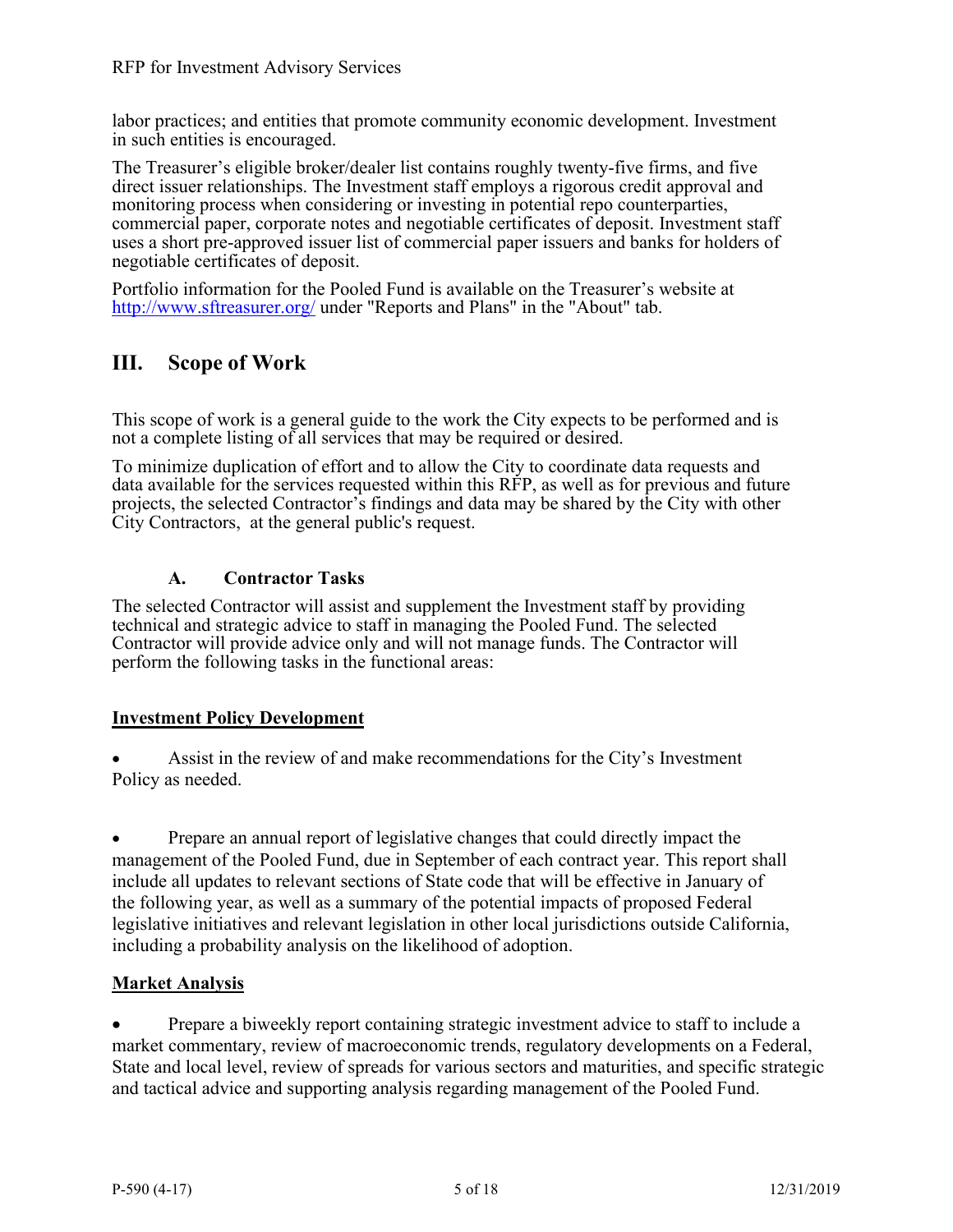# **Compliance and Reporting**

- By 6:00 am (Pacific Time), provide two daily spreadsheet reports via e-mail to the Investment staff to document compliance and aid in daily investment activities.
	- o Investment report must include the following:
		- Callable security report indicating the probability of call feature being exercised, by security and maturity date.
		- Comparative graphs depicting the results of the Contractor's callable probability analysis, which show the current expected maturity structures (withcalls exercised) vs. current actual maturity structures (to maturity).
		- Graph showing the current maturity structure with unsettled securities.
		- Detailed portfolio holdings report by maturity date.
		- Summary statistics page depicting Pooled fund AUM (current and with unsettled trades), duration to call and maturity, effective duration, current and prior (expected and actual) WAM, callable exposure, percentage of maturities under 6- and 12-months, floater exposure, credit and sector exposure tables.
	- o Compliance report: Table and chart by sector, issuer, and maturity, to be calculated on market and book value.
- Prepare quarterly total return analysis based on custom benchmark.

### **Communications**

- Be available to attend meetings of the Treasury Oversight Committee (no more than four times per year).
- Be available to answer questions of City staff on an as-needed basis.
- Advise the Investment staff in the management of broker and bank relationships.
- Advise the Investment staff in credit analysis regarding security issuers, as needed.

The above list is not meant to constitute an exhaustive list of duties. The contract negotiated with the firm selected may include other services, as needed. Proposers are invited to describe other services or functions they would recommend for the Treasurer's Office. Selected Proposer will work closely with the Investment staff to determine the need for, and scope of additional services, should it arise. The selected Proposer will also maintain the service level agreement as established when contracted.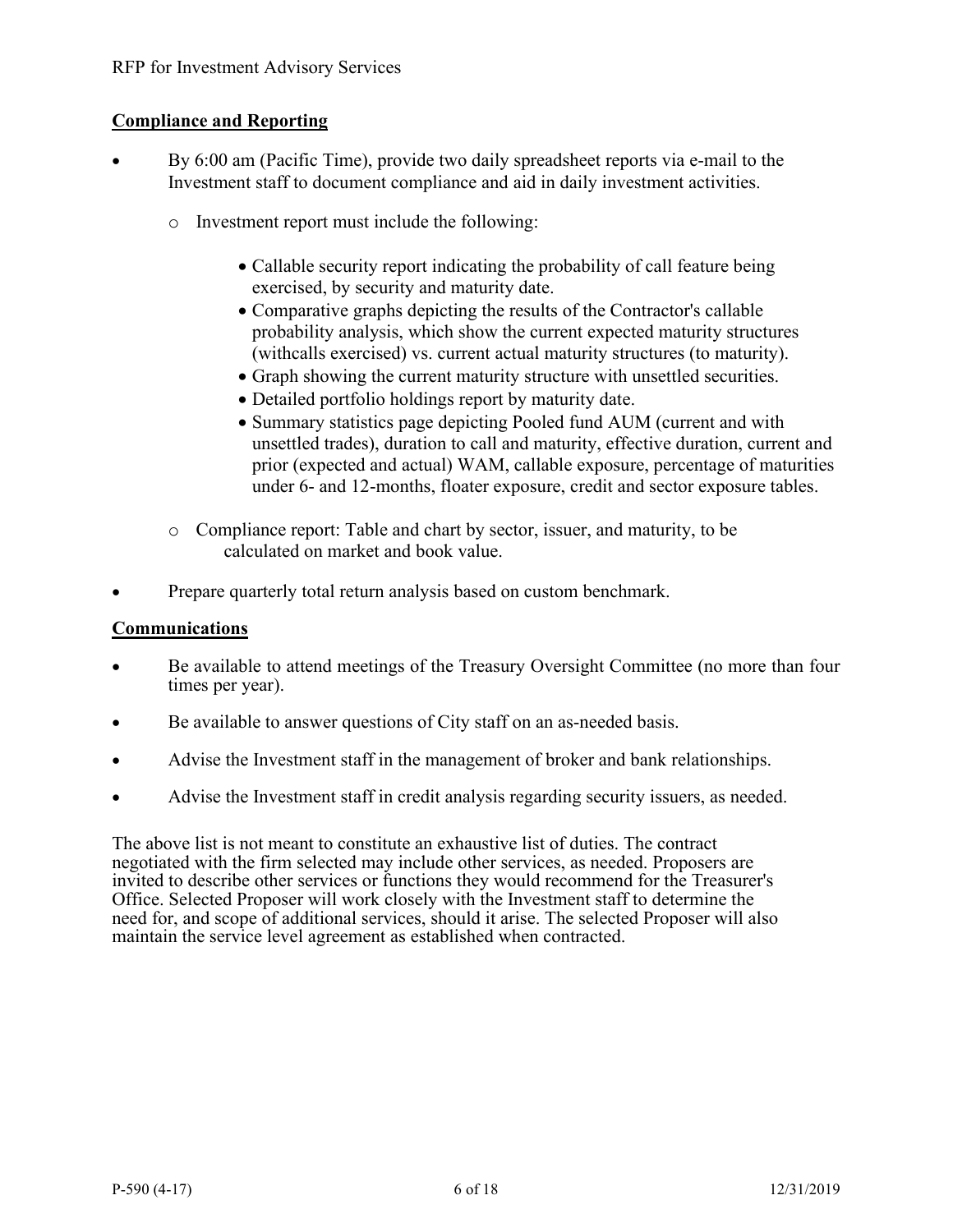# **IV. Submission Requirements**

### **A. Time and Place for Submission of Proposals**

Proposals and all related materials must be received by 5 pm PT on Friday, February 28, 2020. Proposals may be delivered to the Reception Desk at City Hall, Room 140 or to:

> *Robert L. Shaw Office of the Treasurer and Tax Collector City Hall, Room 140 1 Dr. Carlton B. Goodlett Place San Francisco, CA 94102*

### **Important Notations Regarding Submissions:**

Postmarks will not be considered in judging the timeliness of submissions.

Proposals submitted by e-mail or fax will not be accepted.

Late submissions will not be considered, including those submitted late due to postal or delivery service failure.

Proposers hand-delivering proposals to City Hall may be required to open and make packages accessible for examination by security staff.

### **1. Proposal Package**

The following items must be included in your proposal and packaged in a box or envelope clearly marked **Investment Advisory Services RFP.**

Complete, but concise, proposals are recommended for ease of review by the Evaluation Team. Proposals should provide a straightforward, concise description of the Proposer's capabilities to satisfy the requirements of the RFP. Marketing and sales type information should be excluded. All parts, pages, figures, and tables should be numbered and clearly labeled.

- A. **One (1) original printed proposal (with original signatures) labeled as "Original."** The pages should be bound by a method in which the sheets may be easily separated (e.g. 3-hole binder, binder clip, comb binding, velo binding, etc).
- B. **One (1) digital proposal (CD-ROM or USB memory stick) containing entire contents of proposal, including all RFP Attachments.** The media device and electronic files on the media device must be labeled with the Proposer's name. All files should be submitted in unprotected PDF, Word, Excel, or JPEG format. Electronic files should include signatures, where applicable.
- C. **Three (3) printed copies of proposal labeled as "Copy"**. The pages may be bound by a method of the Proposer's choosing. Proposers are advised to review RFP requirements before beginning work on the proposal to ensure they can meet the City's requirements.

# **2. Content**

Firms interested in responding to this RFP must submit the following information, in the order specified below. Additionally, a model portfolio is provided in Appendix C.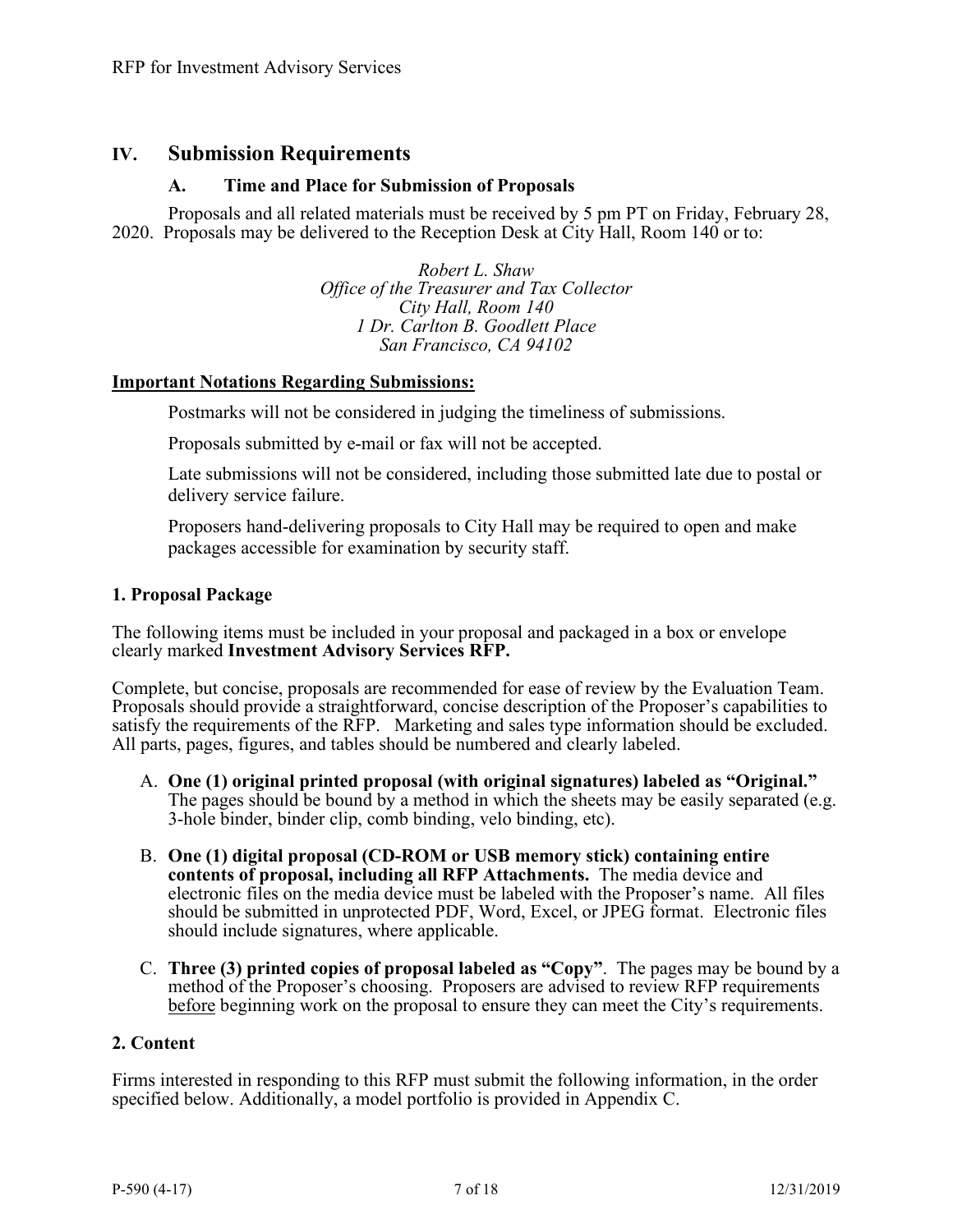All demonstrations/graphics/statistics should be based on this portfolio. The questions listed within in each section, below, are minimum inclusion requirements. Please include all (and only) relevant information. There is a maximum of 20 pages of text. The page limit excludes report samples of the Proposer's abilities.

#### A. Executive Summary (<1 page)

Summarize the firm, its structure and history, and the services being offered. Provide a brief summary of each team member's qualifications, including an organizational chart. Specify who will be the day-to-day contact for Treasurer-Tax Collector staff, if contracted.

#### B. Services and Timeline  $(\leq 2$  pages)

Describe the firm's level of expertise and identify each staff member's specific contribution in providing the services and products described in Section III A. Contractor Tasks. Explain any limitations or hindrances to delivering the tasks in a timely manner as outlined.

#### C. Detailed Reports  $($  < 10 pages per report + 1-2 pages explanation)

Develop the following sample reports using the model portfolio in Appendix C, as explained in greater detail in the various sections:

- Annual regulatory update (Investment Policy Development section)<br>
Biweekly commentary (Market Analysis section)<br>
Daily Investment Report (Compliance and Reporting)<br>
Daily Compliance Report (Compliance and Reporting
- 
- 
- 

#### D. References  $\leq 1$  page)

Please provide five (5) references (name and contact information) of current clients receiving similar services for at least two years. At least three (3) of the references should be Treasury departments of a California local governmental agency.

#### E. Financial Status

Proposer must provide the Company's Annual Report for the last two years. Vendor must also include independently audited financial statements for the most recent completed fiscal year. If audited financial statements are not available, please provide un-audited financial statements along with a certification from the owners and the Firm's accountant that the information accurately reflects the company's current financial status. If the business is a sole proprietorship, please provide Schedule C of the Internal Revenue Service forms as well as a certification from the owner and the accountant that the information accurately reflects the business' current financial status.

#### F. Price (must use template below)

The duration of the contract is expected to be 5 years, with options for an additional 5 years. To be able to make pricing comparable, the template below must be used. A single number should be under each year. This number should represent the annual fee, 1/12th of which will be paid monthly. Please include a list of products/services that will be included.

|                     | Year i | Year 2 | Year 3 | Year 4<br><i>(optional)</i> | Year 5<br>(optional) |
|---------------------|--------|--------|--------|-----------------------------|----------------------|
| $\mid$ Payment (\$) |        |        |        |                             |                      |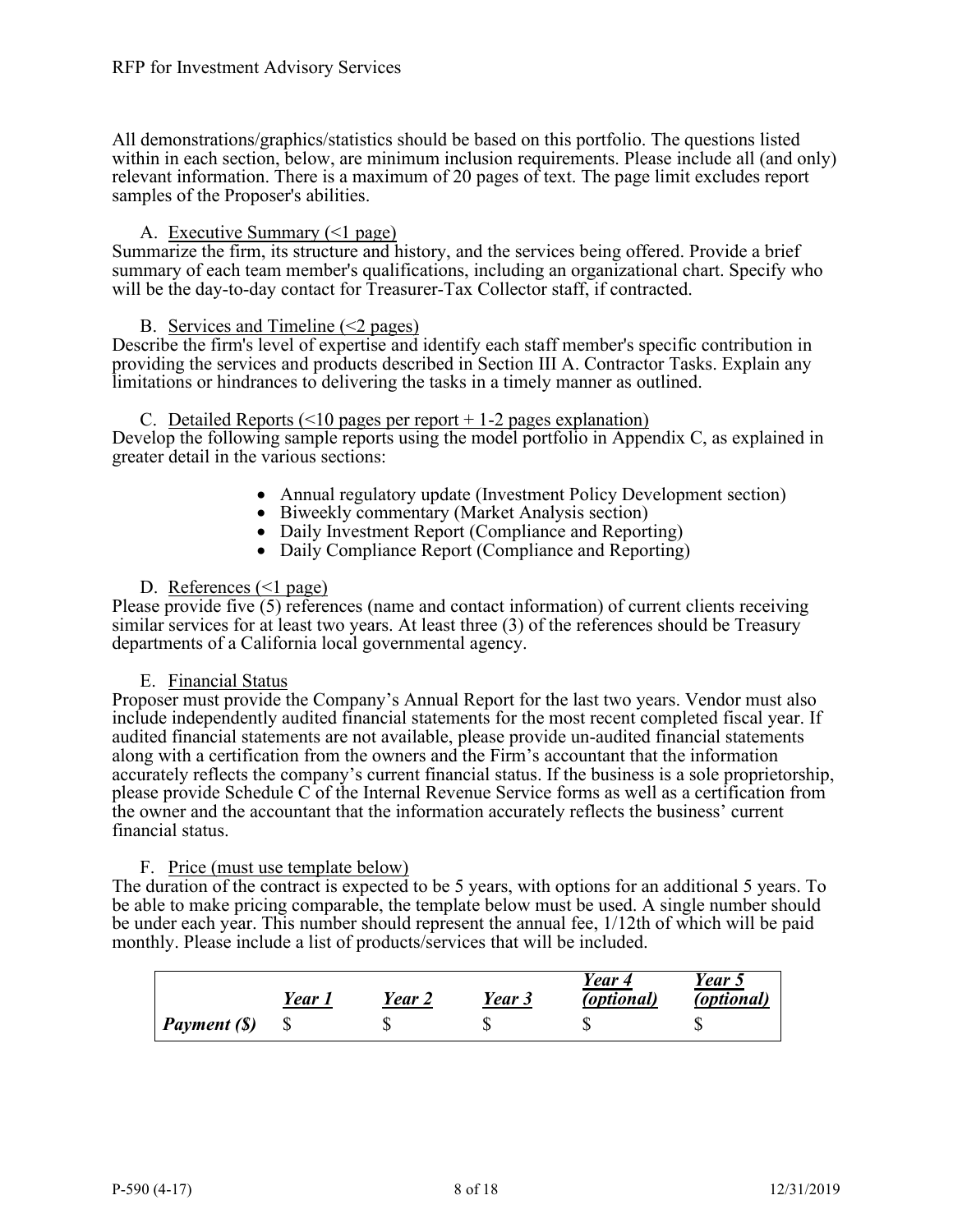# **3. Certification of Headquarters in Accordance with Administrative Code Chapter 12X.**

Proposals **must** contain the following statement:

"I certify that my company is headquartered at the following address \_\_ \_\_\_\_\_\_\_\_\_\_\_\_\_\_\_\_\_\_\_\_\_\_\_\_. I will notify the City if my company's headquarters moves."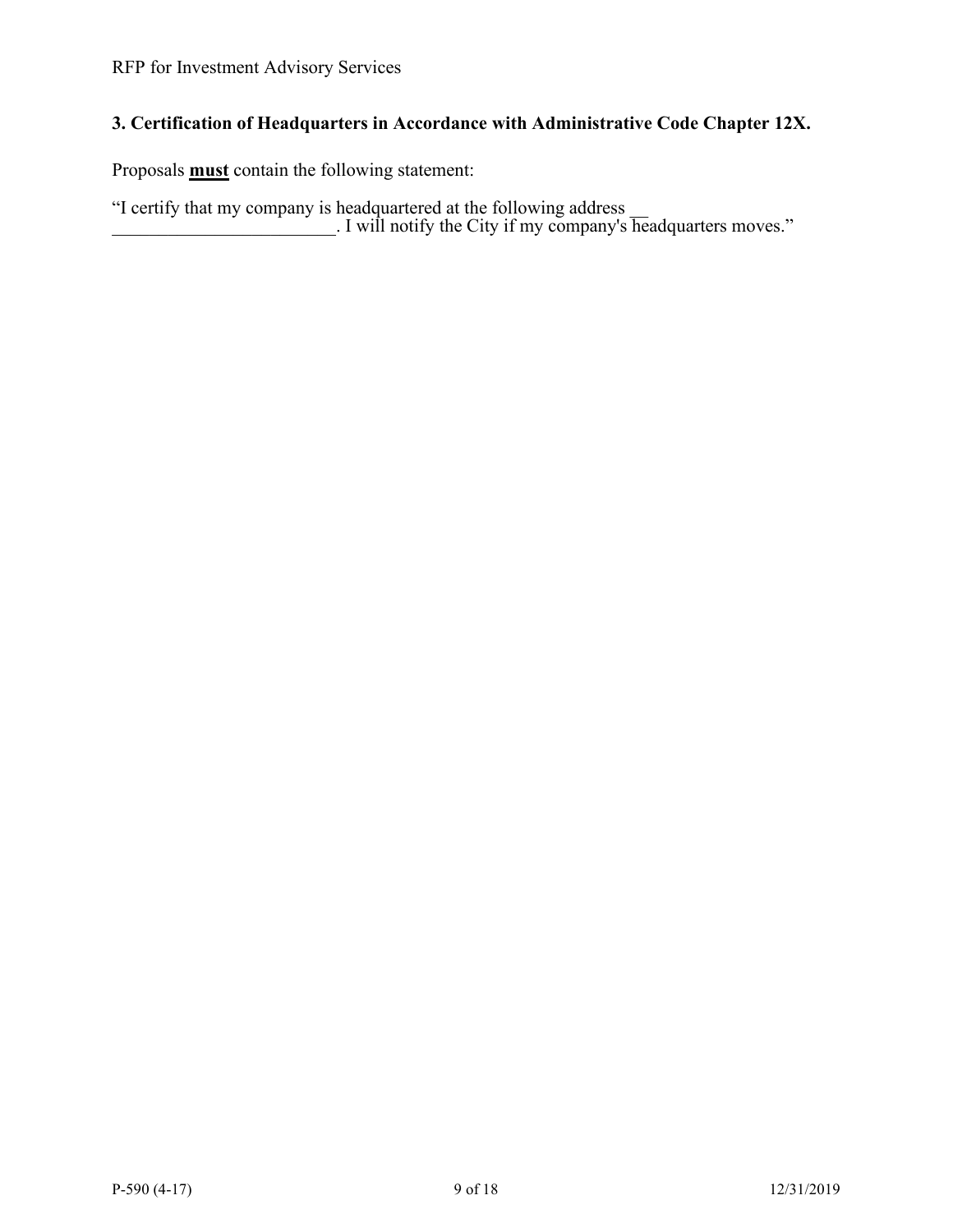# **V. Evaluation and Selection Criteria**

This section describes the guidelines used for analyzing and evaluating the proposals. It is the Treasurer-Tax Collector's intent to select Proposer(s) for contract negotiations that will provide the best overall service package inclusive of fee considerations. Proposers selected for contract negotiations are not guaranteed a contract. This RFP does not in any way limit the Treasurer-Tax Collector's right to solicit contracts for similar or identical services if, in the Treasurer-Tax Collector's sole and absolute discretion, it determines the proposals are inadequate to satisfy its needs.

# **Evaluation Team**

City representatives will serve as the Evaluation Team responsible for evaluating Proposers. Specifically, the team will be responsible for the evaluation and rating of the proposals, for conducting reference checks, and for interviews, if desired by the Treasurer-Tax Collector.

### **A. Minimum Qualifications**

Any proposal that does not demonstrate that the Proposer meets the minimum qualifications by the proposal deadline may be considered non-responsive and may not be evaluated or eligible for award of any subsequent contract(s).

The minimum qualifications of the Proposer/product are as follows:

- The Proposer must have been in the business of developing, marketing, and distributing investment advisory services for at least five years;
- The Proposer must have demonstrated experience as an independent investment advisor for public agencies for the past five years;
- The Proposer must be registered with the Securities and Exchange Commission (SEC) or the State of California;
- **The Proposer may not be a broker/dealer;** and
- The Proposer must have either an advisory, discretionary or non-discretionary relationship to accounts totaling at least \$10 billion of fixed income securities.

Proposals should clearly demonstrate that the qualifications are met. Insufficient or incomplete information may result in a proposal being considered non-responsive and may not be eligible for award of the contract. If required information is complete, but the department determines that the proposer does not meet minimum qualifications, proposer may be deemed non-responsible.

# **B. Proposal Evaluation Criteria (100 points)**

Proposals will be evaluated in accordance with the information provided by the Proposer utilizing the criteria below.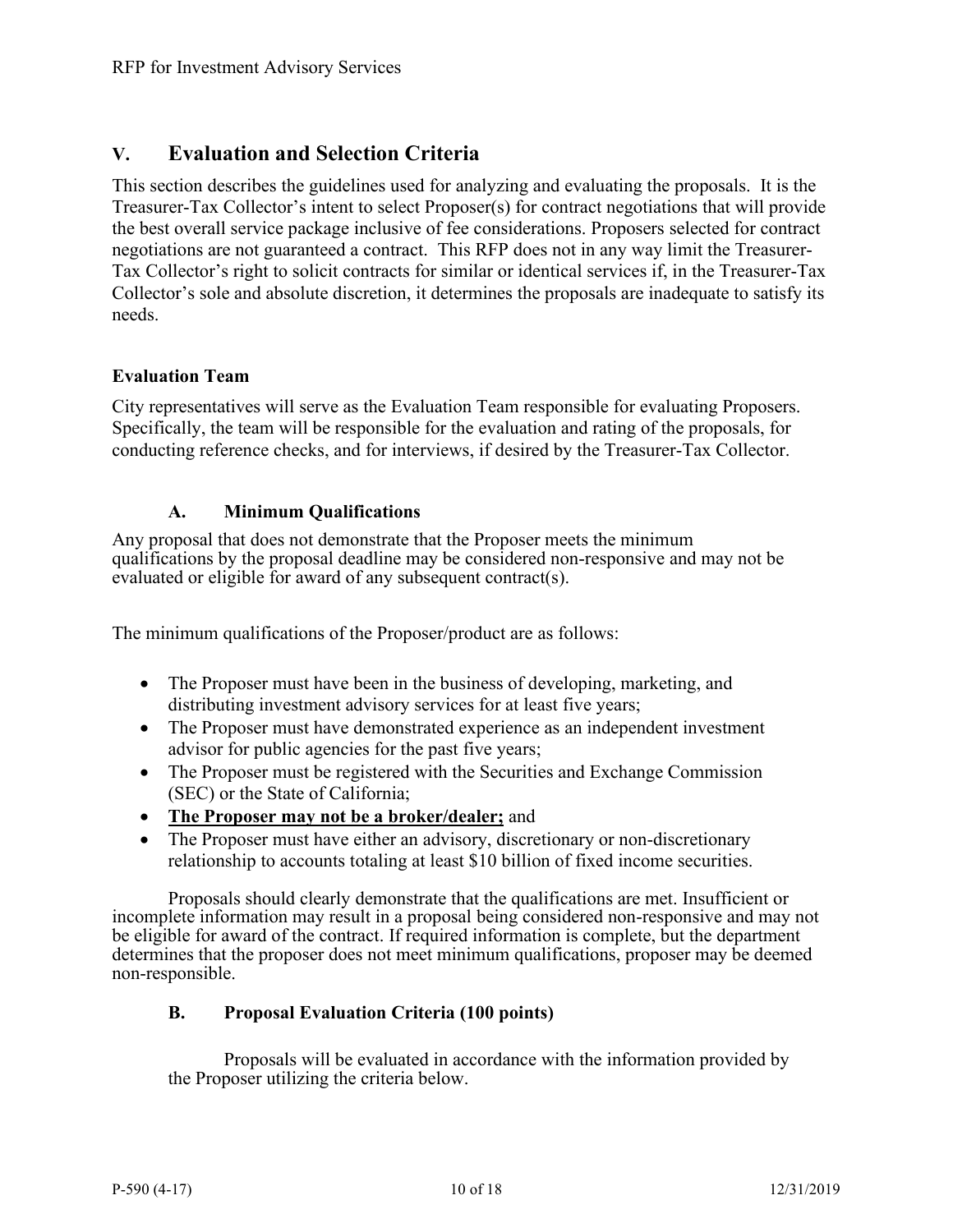- Executive Summary (15 points);
- Services and Timeline (30 points);
- Detailed Reports (45 points); and
- References and Price (10 points).

# **C. Contractor Selection Processes**

### Selection Interviews

Following the Proposal Evaluation process, up to three of the highest scoring Proposers may be invited to interviews with the Evaluation Team. Interviews, if pursued by the Treasurer-Tax Collector, will consist of standard questions asked of all selected Proposers, and specific questions regarding individual proposals. If interviews are conducted, they will be worth 100 points based on a set of criteria established following review of written proposals. The 100 Points possible awarded for interviews will be separate from the 100 points awarded during the Proposal Evaluation process. The lead staff members that will be assigned to the project should be present for the interview.

The Treasurer-Tax Collector has sole and absolute discretion over whether interviews will be conducted or not to select Proposers for contract negotiations.

### Reference Checks

Reference checks may be used to confirm the applicability of Proposer experience to the services the Treasurer-Tax Collector is requesting and the quality of services and staffing provided to prior clients, as well as adherence to schedules/budgets and Proposer's problem-solving, project management and communication abilities, as well as performance on deliverables and outcomes. Proposers are required to sign a release to facilitate reference checks.

### Other Terms and Conditions

The selection of any Proposer for contract negotiations shall not imply acceptance by the Treasurer-Tax Collector or the City of all terms of the proposal, which may be subject to further negotiation and approvals before the Treasurer-Tax Collector or the City may be legally bound thereby.

The Treasurer-Tax Collector will select the most qualified and responsive Proposer with whom the Treasurer-Tax Collector staff will commence contract negotiations. If a satisfactory contract cannot be negotiated in a reasonable time with the selected Proposer, then the Treasurer-Tax Collector, in its sole discretion, may terminate negotiations and begin contract negotiations with the next highest scoring Proposers it deems qualified. The Treasurer-Tax Collector, in its sole discretion, has the right to approve or disapprove any staff person assigned to its projects before and throughout the contract term. The Treasurer-Tax Collector reserves the right at any time to approve, disapprove, or modify proposed project plans, timelines and deliverables, provided that all modifications are within the scope of services sought by this RFP.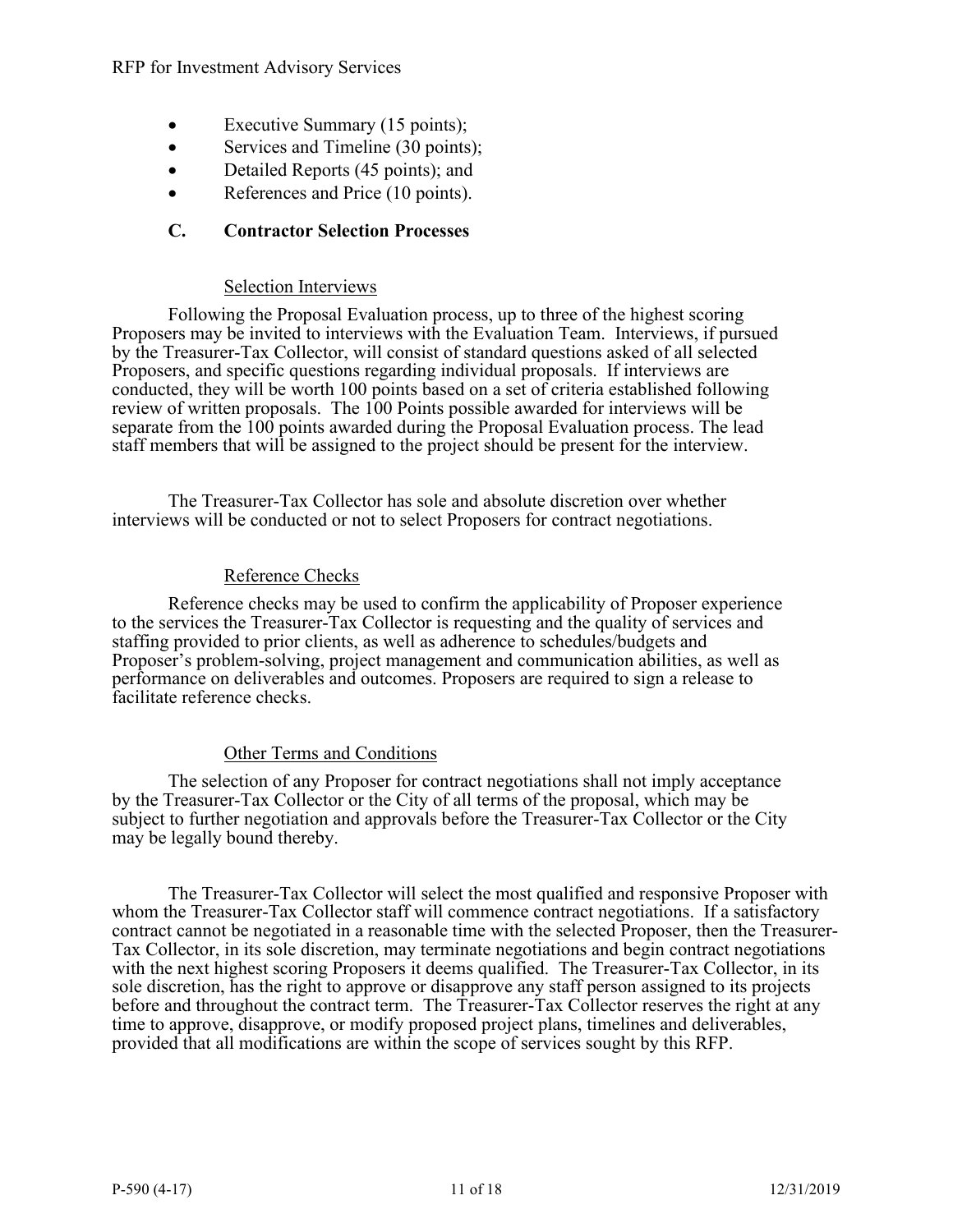# **VI. Pre-proposal Conference and Contract award**

### **A. Pre-Proposal Conference**

In lieu of a pre-proposal conference and to ensure fair and equal access to information about this RFP, e-mail your questions to bob.shaw@sfgov.org.

Questions must be in writing and received before 12 pm on 1/24/2020. No questions will be accepted after this time with the exception of City vendor compliance or Human Rights Commission questions.

A summary of the questions and answers pertaining to this RFP will be posted on the Treasurer-Tax Collector website at http://www.sftreasurer.org in the "About" section under "Request for Proposal" and on the City Partner Website at

https://sfcitypartner.sfgov.org/pages/Events-BS3/event-search.aspx

under the "View Opportunities" section.

### **Question and Answer Period**

Proposers shall submit all questions concerning this Request for Proposal in writing by email only during the Question and Answer Period, ending 1/24/2020, no later than 12 pm PST and directed to: bob.shaw@sfgov.org. Questions and Answers will be posted publicly no later than 1/31/2020 (5 pm).

Please reference RFP No. FY20-Investment Advisor.

It is the responsibility of the Proposer to check for any RFP Addendums, Q&A postings, and other updates which will be posted on the City's Bid and Contracts website and the Office of the Treasurer and Tax Collector's website:

**<https://sfcitypartner.sfgov.org/pages/index.aspx>**

**<http://www.sftreasurer.org/about-us/request-proposals>**

### **B. Contract Award**

The Office of the Treasurer and Tax Collector will select a proposer with whom the Office of the Treasurer and Tax Collector staff shall commence contract negotiations. The selection of any proposal shall not imply acceptance by the City of all terms of the proposal, which may be subject to further negotiations and approvals before the City may be legally bound thereby. If a satisfactory contract cannot be negotiated in a reasonable time the Office of the Treasurer and Tax Collector, in its sole discretion, may terminate negotiations with the highest ranked proposer and begin contract negotiations with the next highest ranked proposer.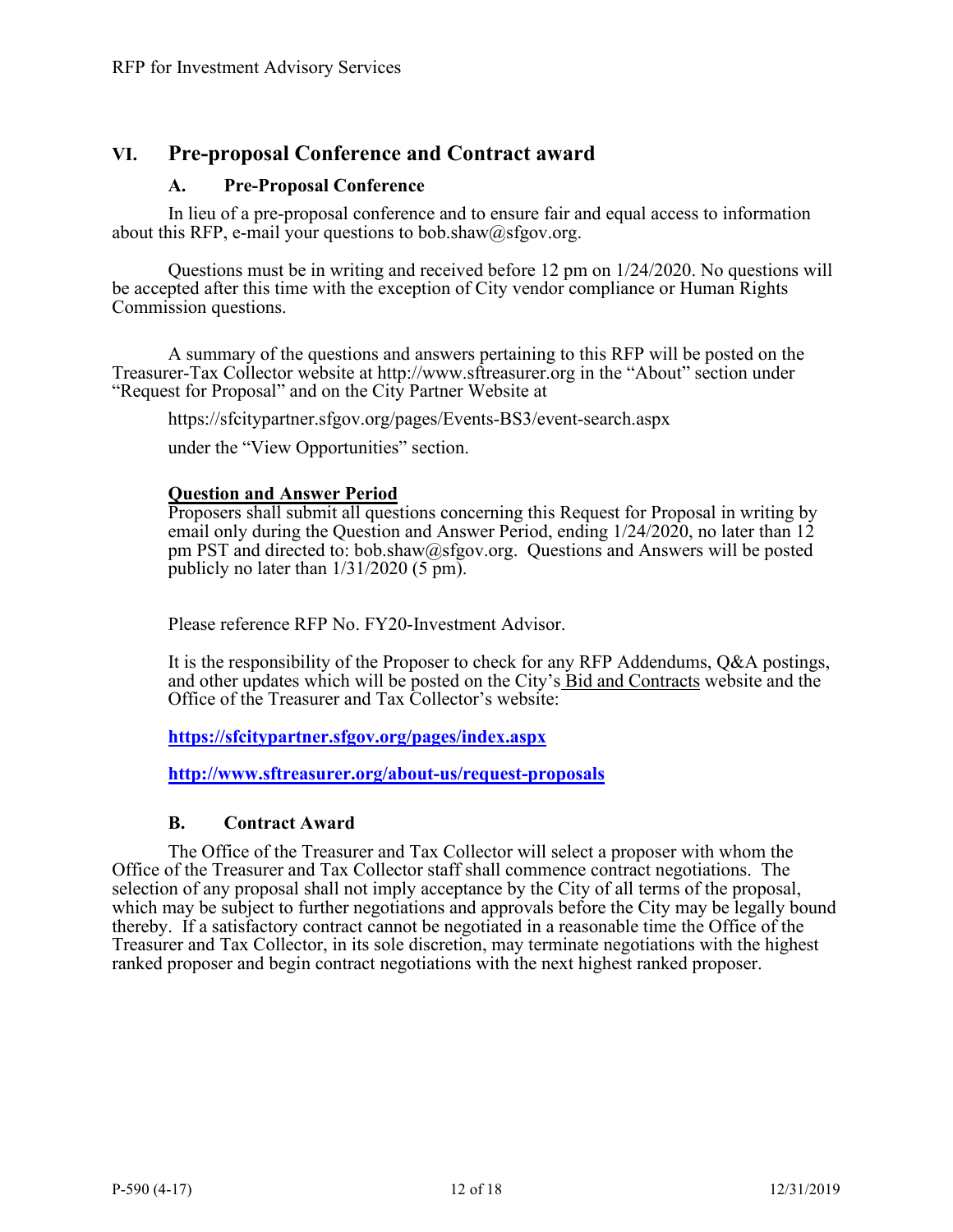# **VII. Terms and Conditions for Receipt of Proposals**

#### **A. Errors and Omissions in RFP**

Proposers are responsible for reviewing all portions of this RFP. Proposers are to promptly notify the Department, in writing, if the proposer discovers any ambiguity, discrepancy, omission, or other error in the RFP. Any such notification should be directed to the Department promptly after discovery, but in no event later than 72 hours prior to the date that proposals are due. Modifications and clarifications will be made by addenda as provided below.

### **B. Inquiries Regarding RFP**

Proposers shall submit all questions concerning this Contract Proposal, scope of services or requirements in writing by email only during the Question and Answer Period, ending 1/24/2020, no later than 12 pm PST and directed to: bob.shaw@sfgov.org. All Proposer questions concerning the bid process shall be submitted no later than 72 hours prior to the bid deadline 2/28/2020 (5pm). Proposers who fail to do so will waive all further rights to protest, based on these specifications and conditions.

#### **C. Objections to RFP Terms**

Should a proposer object on any ground to any provision or legal requirement set forth in this RFP, the proposer must, not less than 72 hours prior to the RFP deadline, provide written notice to the Department setting forth with specificity the grounds for the objection. The failure of a proposer to object in the manner set forth in this paragraph shall constitute a complete and irrevocable waiver of any such objection.

#### **D. Change Notices**

The Department may modify the RFP, prior to the proposal due date, by issuing an Addendum to the RFP, which will be posted on the website. The proposer shall be responsible for ensuring that its proposal reflects any and all Bid Addendum(s) issued by the Department prior to the proposal due date regardless of when the proposal is submitted. Therefore, the City recommends that the proposer consult the website frequently, including shortly before the proposal due date, to determine if the proposer has downloaded all Bid Addendum(s). It is the responsibility of the Proposer to check for any RFP Addendums, Q&A postings, and other updates which will be posted on the City's Bid and Contracts website and the Office of the Treasurer and Tax Collector's website:

**<https://sfcitypartner.sfgov.org/pages/index.aspx>**

**<http://www.sftreasurer.org/about-us/request-proposals>**

### **E. Term of Proposal**

Submission of a proposal signifies that the proposed services and prices are valid for 180 calendar days from the proposal due date and that the quoted prices are genuine and not the result of collusion or any other anti-competitive activity. At Proposer's election, the proposal may remain valid beyond the 180 day period in the circumstance of extended negotiations.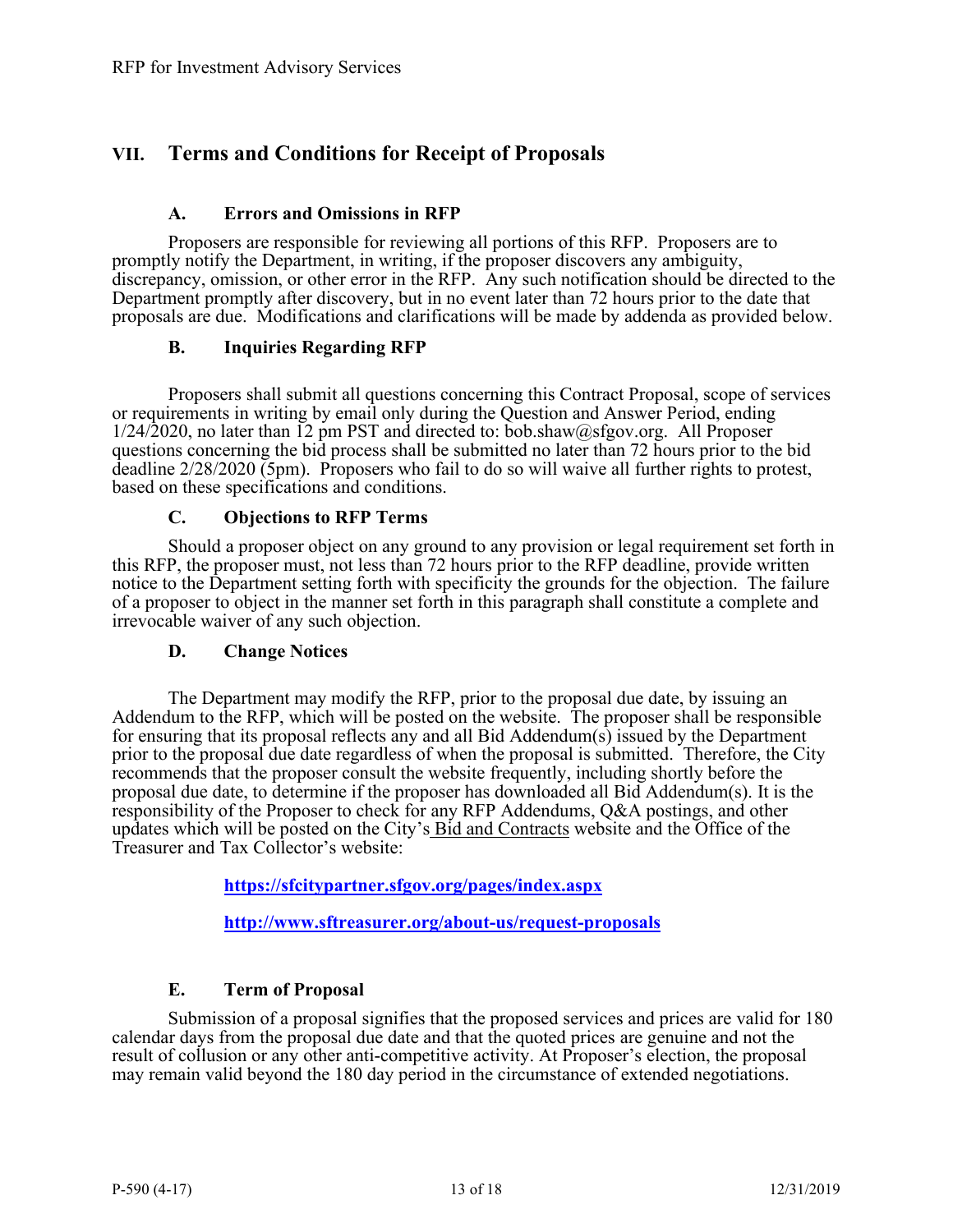### **F. Revision of Proposal**

A proposer may revise a proposal on the proposer's own initiative at any time before the deadline for submission of proposals. The proposer must submit the revised proposal in the same manner as the original. A revised proposal must be received on or before, but no later than the proposal due date and time.

In no case will a statement of intent to submit a revised proposal, or commencement of a revision process, extend the proposal due date for any proposer.

At any time during the proposal evaluation process, the Department may require a proposer to provide oral or written clarification of its proposal. The Department reserves the right to make an award without further clarifications of proposals received.

#### **G. Errors and Omissions in Proposal**

Failure by the Department to object to an error, omission, or deviation in the proposal will in no way modify the RFP or excuse the vendor from full compliance with the specifications of the RFP or any contract awarded pursuant to the RFP.

#### **H. Financial Responsibility**

The City accepts no financial responsibility for any costs incurred by a firm in responding to this RFP. Submissions of the RFP will become the property of the City and may be used by the City in any way deemed appropriate.

### **I. Proposer's Obligations under the Campaign Reform Ordinance**

Proposers must comply with Section 1.126 of the S.F. Campaign and Governmental Conduct Code, which states:

No person who contracts with the City and County of San Francisco for the rendition of personal services, for the furnishing of any material, supplies or equipment to the City, or for selling any land or building to the City, whenever such transaction would require approval by a City elective officer, or the board on which that City elective officer serves, shall make any contribution to such an officer, or candidates for such an office, or committee controlled by such officer or candidate at any time between commencement of negotiations and the later of either (1) the termination of negotiations for such contract, or (2) three months have elapsed from the date the contract is approved by the City elective officer or the board on which that City elective officer serves.

If a proposer is negotiating for a contract that must be approved by an elected local officer or the board on which that officer serves, during the negotiation period the proposer is prohibited from making contributions to:

- the officer's re-election campaign
- a candidate for that officer's office<br>• a committee controlled by the office
- a committee controlled by the officer or candidate.

The negotiation period begins with the first point of contact, either by telephone, in person, or in writing, when a contractor approaches any city officer or employee about a particular contract, or a city officer or employee initiates communication with a potential contractor about a contract. The negotiation period ends when a contract is awarded or not awarded to the contractor. Examples of initial contacts include: (1) a vendor contacts a city officer or employee to promote himself or herself as a candidate for a contract; and (2) a city officer or employee contacts a contractor to propose that the contractor apply for a contract. Inquiries for information about a particular contract, requests for documents relating to a Request for Proposal, and requests to be placed on a mailing list do not constitute negotiations.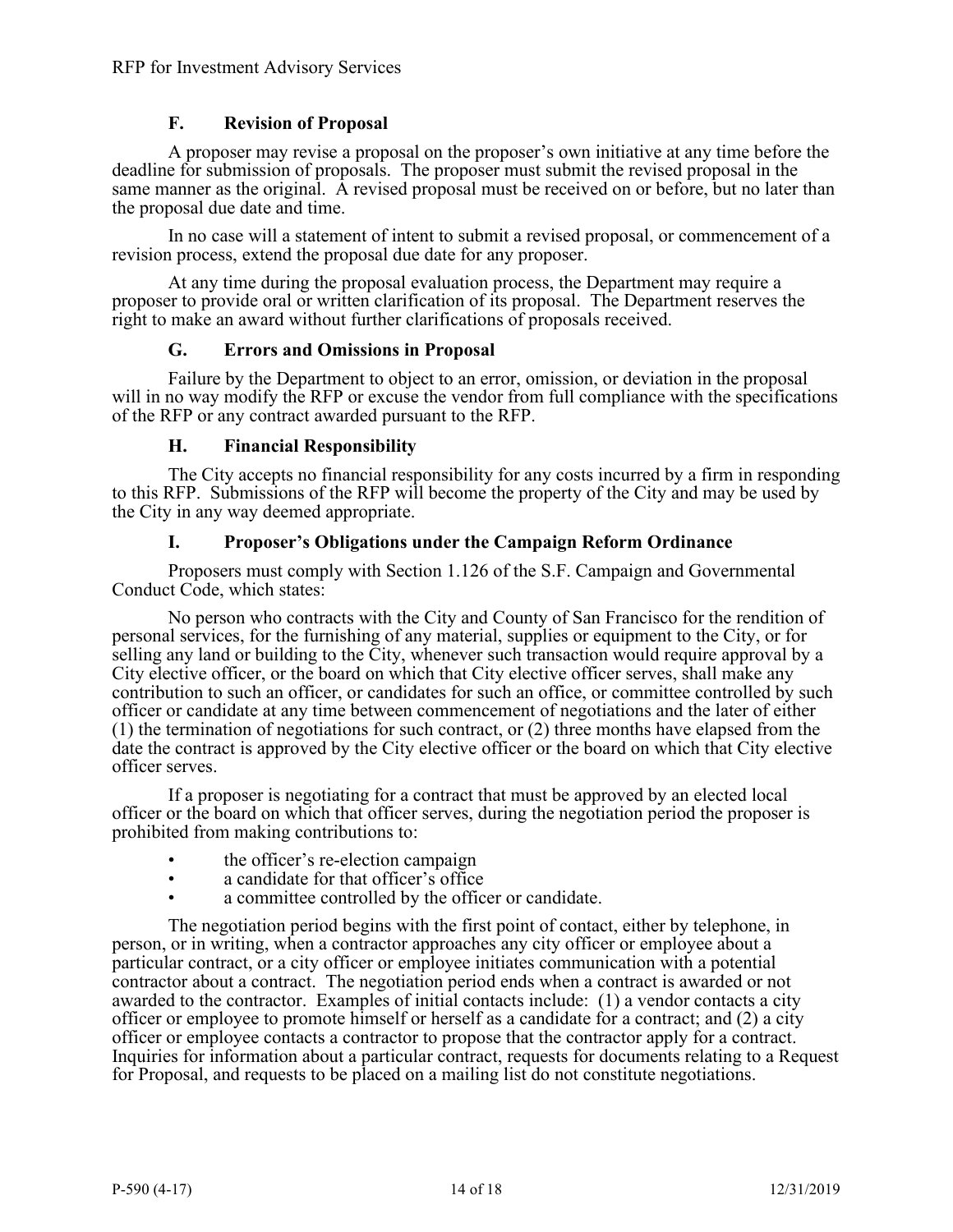Violation of Section 1.126 may result in the following criminal, civil, or administrative penalties:

- 1. Criminal. Any person who knowingly or willfully violates section 1.126 is subject to a fine of up to \$5,000 and a jail term of not more than six months, or both.
- 2. Civil. Any person who intentionally or negligently violates section 1.126 may be held liable in a civil action brought by the civil prosecutor for an amount up to \$5,000.
- 3. Administrative. Any person who intentionally or negligently violates section 1.126 may be held liable in an administrative proceeding before the Ethics Commission held pursuant to the Charter for an amount up to \$5,000 for each violation.

For further information, proposers should contact the San Francisco Ethics Commission at (415) 581-2300.

### **J. Sunshine Ordinance**

In accordance with S.F. Administrative Code Section 67.24(e), contractors' bids, responses to RFPs and all other records of communications between the City and persons or firms seeking contracts shall be open to inspection immediately after a contract has been awarded. Nothing in this provision requires the disclosure of a private person's or organization's net worth or other proprietary financial data submitted for qualification for a contract or other benefits until and unless that person or organization is awarded the contract or benefit. Information provided which is covered by this paragraph will be made available to the public upon request.

# **K. Public Access to Meetings and Records**

If a proposer is a non-profit entity that receives a cumulative total per year of at least \$250,000 in City funds or City-administered funds and is a non-profit organization as defined in Chapter 12L of the S.F. Administrative Code, the proposer must comply with Chapter 12L. The proposer must include in its proposal (1) a statement describing its efforts to comply with the Chapter 12L provisions regarding public access to proposer's meetings and records, and (2) a summary of all complaints concerning the proposer's compliance with Chapter 12L that were filed with the City in the last two years and deemed by the City to be substantiated. The summary shall also describe the disposition of each complaint. If no such complaints were filed, the proposer shall include a statement to that effect. Failure to comply with the reporting requirements of Chapter 12L or material misrepresentation in proposer's Chapter 12L submissions shall be grounds for rejection of the proposal and/or termination of any subsequent Agreement reached on the basis of the proposal.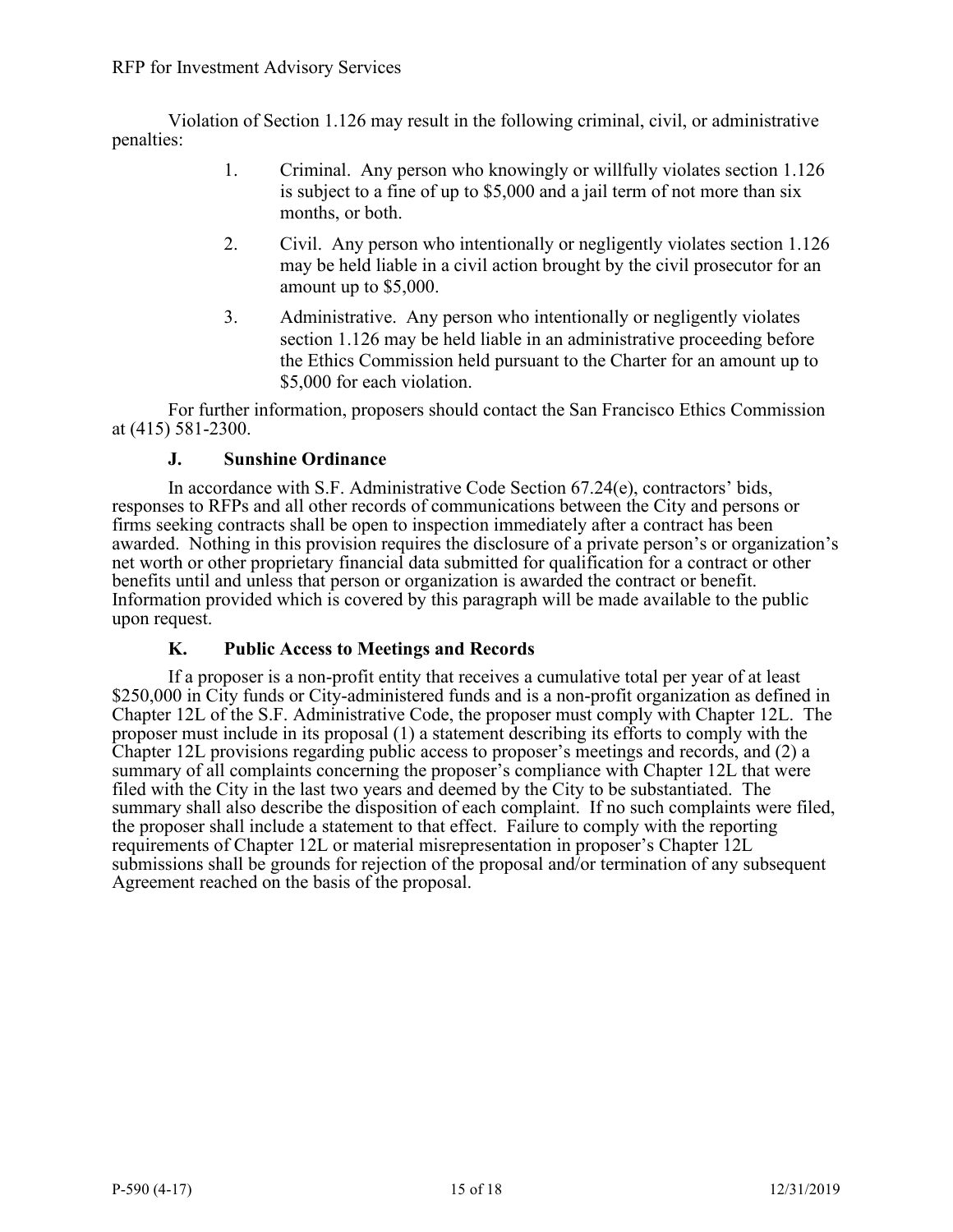# **L. Reservations of Rights by the City**

The issuance of this RFP does not constitute an agreement by the City that any contract will actually be entered into by the City. The City expressly reserves the right at any time to:

- 1. Waive or correct any defect or informality in any response, proposal, or proposal procedure;
- 2. Reject any or all proposals;
- 3. Reissue a Request for Proposals;
- 4. Prior to submission deadline for proposals, modify all or any portion of the selection procedures, including deadlines for accepting responses, the specifications or requirements for any materials, equipment or services to be provided under this RFP, or the requirements for contents or format of the proposals;
- 5. Procure any materials, equipment or services specified in this RFP by any other means; or
- 6. Determine that no project will be pursued.

### **M. No Waiver**

No waiver by the City of any provision of this RFP shall be implied from any failure by the City to recognize or take action on account of any failure by a proposer to observe any provision of this RFP.

# **VIII. Contract Requirements**

### **A. Standard Contract Provisions**

The successful proposer will be required to enter into a contract substantially in the form of the Agreement for Professional Services, attached hereto as Appendix B. Failure to timely execute the contract, or to furnish any and all insurance certificates and policy endorsement, surety bonds or other materials required in the contract, shall be deemed an abandonment of a contract offer. The City, in its sole discretion, may select another firm and may proceed against the original selectee for damages.

### **B. Nondiscrimination in Contracts and Benefits**

The successful proposer will be required to agree to comply fully with and be bound by the provisions of Chapters 12B and 12C of the San Francisco Administrative Code. Generally, Chapter 12B prohibits the City and County of San Francisco from entering into contracts or leases with any entity that discriminates in the provision of benefits between employees with domestic partners and employees with spouses, and/or between the domestic partners and spouses of employees. The Chapter 12C requires nondiscrimination in contracts in public accommodation. Additional information on Chapters 12B and 12C is available on the CMD's website at http://sfgov.org/cmd/.

# **C. Minimum Compensation Ordinance (MCO)**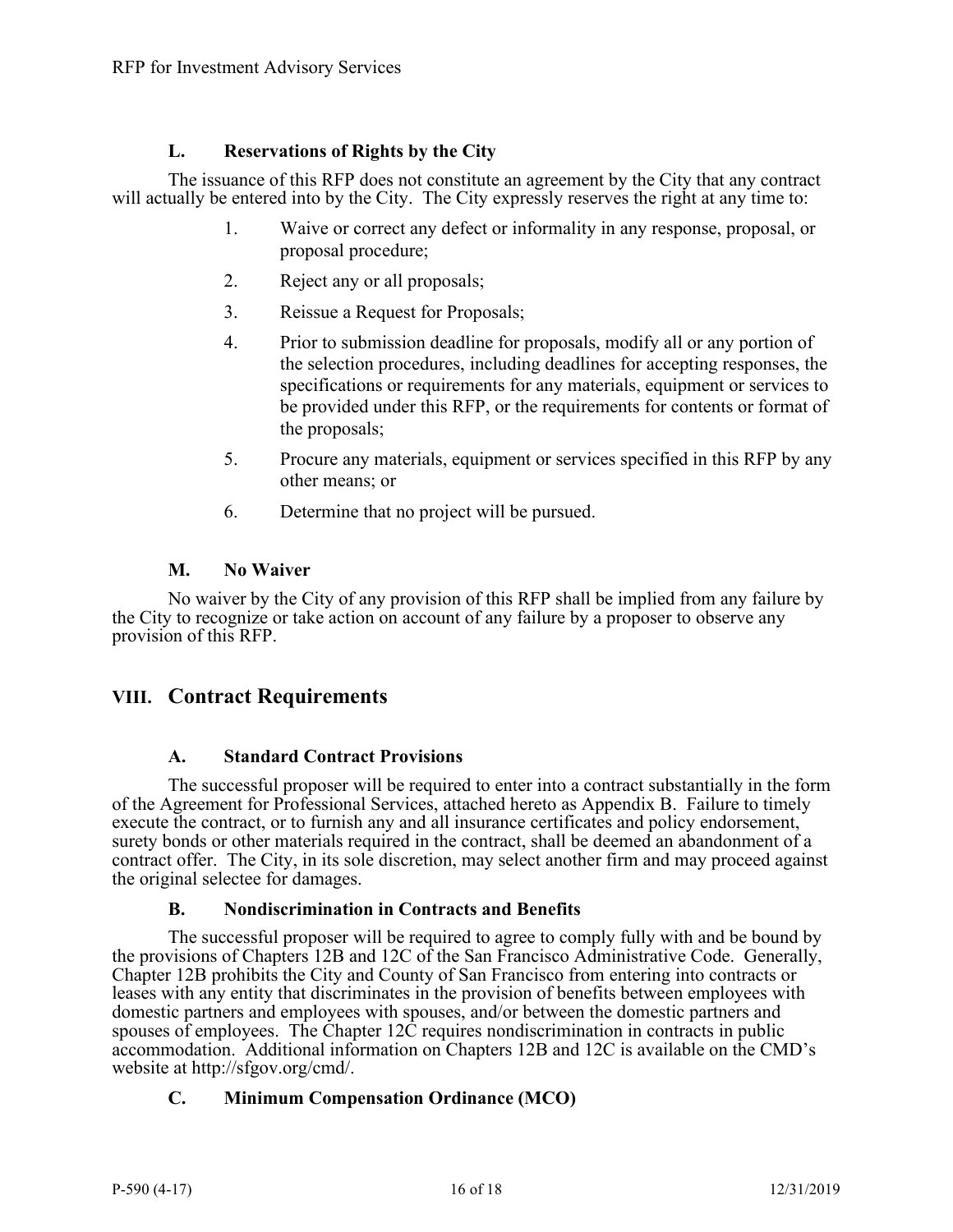The successful proposer will be required to agree to comply fully with and be bound by the provisions of the Minimum Compensation Ordinance (MCO), as set forth in S.F. Administrative Code Chapter 12P. Generally, this Ordinance requires contractors to provide employees covered by the Ordinance who do work funded under the contract with hourly gross compensation and paid and unpaid time off that meet certain minimum requirements. For the amount of hourly gross compensation currently required under the MCO, see www.sfgov.org/olse/mco. Note that this hourly rate may increase on January 1 of each year and that contractors will be required to pay any such increases to covered employees during the term of the contract.

Additional information regarding the MCO is available on the web at www.sfgov.org/olse/mco.

### **D. Health Care Accountability Ordinance (HCAO)**

The successful proposer will be required to agree to comply fully with and be bound by the provisions of the Health Care Accountability Ordinance (HCAO), as set forth in S.F. Administrative Code Chapter 12Q. Contractors should consult the San Francisco Administrative Code to determine their compliance obligations under this chapter. Additional information regarding the HCAO is available on the web at www.sfgov.org/olse/hcao.

### **E. First Source Hiring Program (FSHP)**

If the contract is for more than \$50,000, then the First Source Hiring Program (Admin. Code Chapter 83) may apply. Generally, this ordinance requires contractors to notify the First Source Hiring Program of available entry-level jobs and provide the Workforce Development System with the first opportunity to refer qualified individuals for employment.

Contractors should consult the San Francisco Administrative Code to determine their compliance obligations under this chapter. Additional information regarding the FSHP is available on the web at http://oewd.org/first-sourceand from the First Source Hiring Administrator, (415) 701-4848.

### **F. Conflicts of Interest**

The successful proposer will be required to agree to comply fully with and be bound by the applicable provisions of state and local laws related to conflicts of interest, including Section 15.103 of the City's Charter, Article III, Chapter 2 of City's Campaign and Governmental Conduct Code, and Section 87100 et seq. and Section 1090 et seq. of the Government Code of the State of California. The successful proposer will be required to acknowledge that it is familiar with these laws; certify that it does not know of any facts that constitute a violation of said provisions; and agree to immediately notify the City if it becomes aware of any such fact during the term of the Agreement.

Individuals who will perform work for the City on behalf of the successful proposer might be deemed consultants under state and local conflict of interest laws. If so, such individuals will be required to submit a Statement of Economic Interests, California Fair Political Practices Commission Form 700, to the City within ten calendar days of the City notifying the successful proposer that the City has selected the proposer.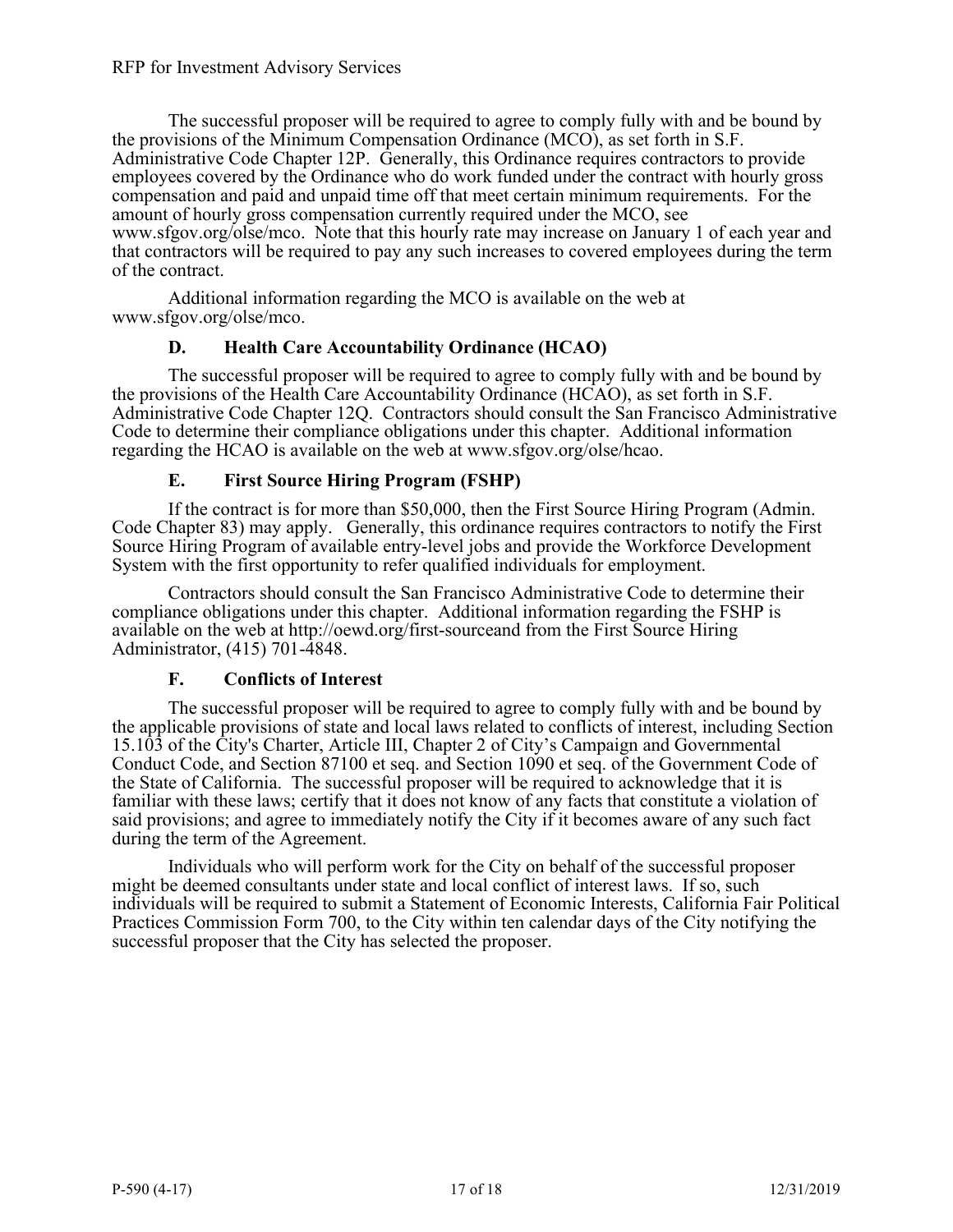# **IX. Protest Procedures**

#### **A. Protest of Non-Responsiveness Determination**

Within five working days of the City's issuance of a notice of non-responsiveness, any firm that has submitted a proposal and believes that the City has incorrectly determined that its proposal is non-responsive may submit a written notice of protest. Such notice of protest must be received by the City on or before the fifth working day following the City's issuance of the notice of non-responsiveness. The notice of protest must include a written statement specifying in detail each and every one of the grounds asserted for the protest. The protest must be signed by an individual authorized to represent the proposer, and must cite the law, rule, local ordinance, procedure or RFP provision on which the protest is based. In addition, the protestor must specify facts and evidence sufficient for the City to determine the validity of the protest.

### **B. Protest of Non-Responsible Determination**

Within five working days of the City's issuance of a notice of a determination of nonresponsibility, a vendor that would otherwise be the lowest responsive proposer may submit a written notice of protest. The vendor will be notified of any evidence reflecting upon their responsibility received from others or adduced as a result of independent investigation. The vendor will be afforded an opportunity to rebut such adverse evidence and will be permitted to present evidence that they are qualified to perform the contract. Such notice of protest must be received by the City on or before the fifth working day following the City's issuance of the notice of non-responsibility. The notice of protest must include a written statement specifying in detail each and every one of the grounds asserted for the protest. The protest must be signed by an individual authorized to represent the proposer, and must cite the law, rule, local ordinance, procedure or RFP provision on which the protest is based. In addition, the protestor must specify facts and evidence sufficient for the City to determine the validity of the protest.

### **C. Protest of Contract Award**

Within five working days of the City's issuance of a notice of intent to award the contract, any firm that has submitted a responsive proposal and believes that the City has incorrectly selected another proposer for award may submit a written notice of protest by e-mail to bob.shaw@sfgov.org. Such notice of protest must be received by the City on or before the fifth working day after the City's issuance of the notice of intent to award.

The notice of protest must include a written statement specifying in detail each and every one of the grounds asserted for the protest. The protest must be signed by an individual authorized to represent the proposer, and must cite the law, rule, local ordinance, procedure or RFP provision on which the protest is based. In addition, the protestor must specify facts and evidence sufficient for the City to determine the validity of the protest.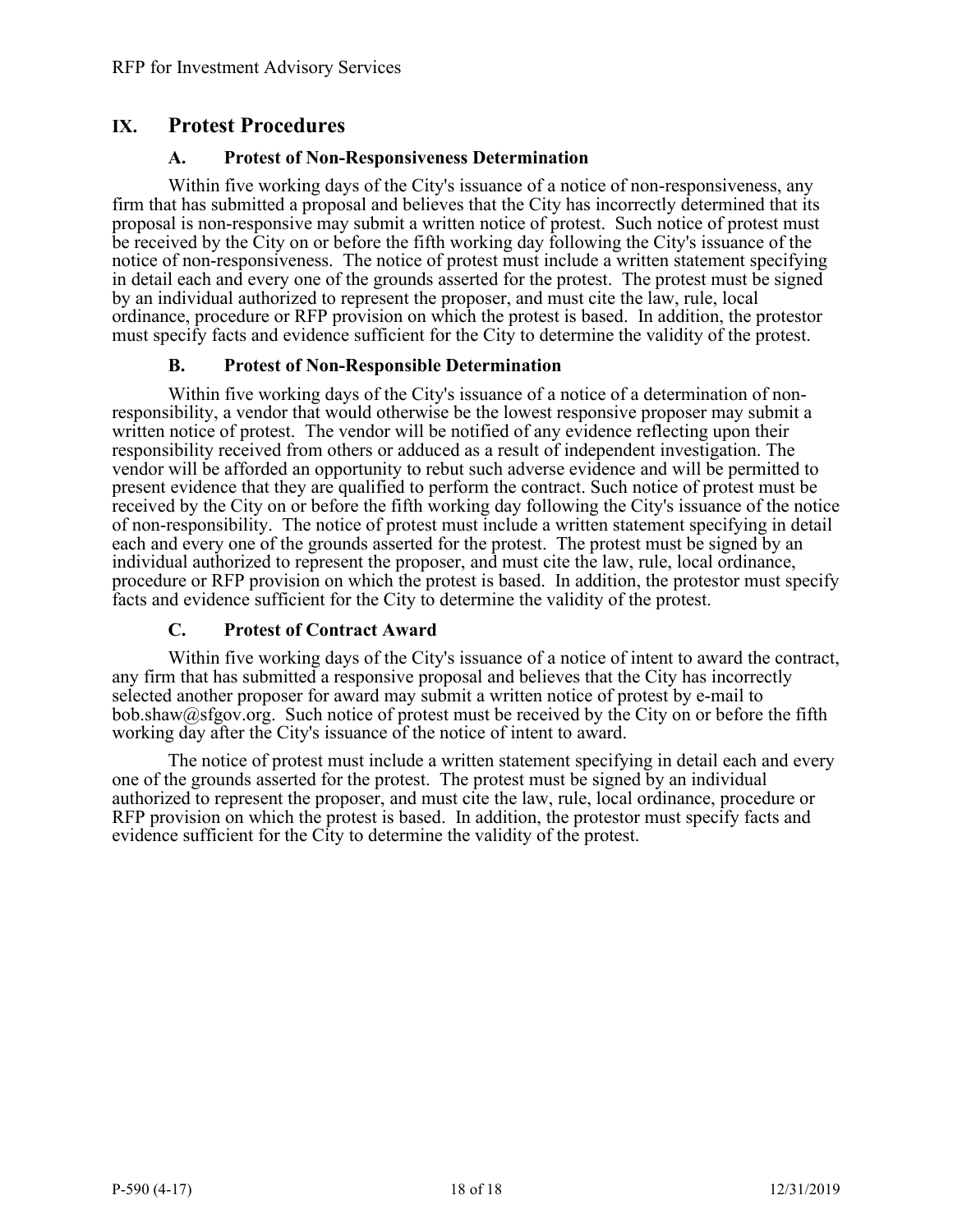# **Appendix A**

### **Standard Forms**

### **A. How to become Eligible to Do Business with the City:**

Before the City can award a contract, all proposers must meet the minimum requirements described below. There may be additional requirements placed upon a supplier depending on the type of good or service to be purchased.

# **B. Mandatory Forms:**

At a minimum, in order to become eligible to do business with the City, a proposer must submit the following documents to the Supplier Support Division via the City's supplier portal located at [https://sfcitypartner.sfgov.org/:](https://sfcitypartner.sfgov.org/)

- 1. [San Francisco Business](https://sfcitypartner.sfgov.org/pages/become-a-supplier.aspx) Tax Registration
- 2. [12B Equal Benefits Declaration](https://sfcitypartner.sfgov.org/pages/become-a-supplier.aspx)

Detailed instructions on how to become an eligible to do business with the City can be found here: [A Step by Step Guide to Becoming an Approved Supplier](https://s3.amazonaws.com/cdn.freshservice.com/data/helpdesk/attachments/production/11008906273/original/A%20Step%20by%20Step%20Guide%20to%20Becoming%20an%20Approved%20Supplier.pdf?response-content-type=application%2Fpdf&X-Amz-Algorithm=AWS4-HMAC-SHA256&X-Amz-Credential=ASIAU2ZWJDBAI2NFR34X%2F20191227%2Fus-east-1%2Fs3%2Faws4_request&X-Amz-Date=20191227T221345Z&X-Amz-Expires=120&X-Amz-SignedHeaders=host&X-Amz-Security-Token=IQoJb3JpZ2luX2VjEC4aCXVzLWVhc3QtMSJGMEQCIQDNY5aE1GDSF0IIH5XZjULooNuMpwyuNlh%2BCYiMj5cyAwIfUHCXHaxLt4zKuP3l9SfzImMhuF%2BKZs%2BUA%2FSxGeUnHSq9AwiW%2F%2F%2F%2F%2F%2F%2F%2F%2F%2F8BEAAaDDMzMjQzNjkzNjc2OCIM%2F0cpYbbVR1R2qlfTKpED%2FwovvolAS0ZjD7PbaDfqt34rYwm0tlRXW3muZ9mxgW4NOemS8QJhvPzfta0%2BCZ4yDgrC2Vrf5qwj0gy3Kx6Vy0Ib6XehOeuO2CpotBmXTm8OefCWZyYsSuJEp4OCSOWshcfp%2Bb0WRXVmXaG24bZPNXHFhQMKQZm6Jg9mVWAxPWPvliCzoZwF0DepL2MdTJEukSzyOzsgyvoxBR7WKukf2wNEq65ikguUruF5kj37I9aqqmUoOPtgyc0InGLrVP%2B3%2FbeOqz%2BkFQ0posUUqKW9%2BLX58m911Lj9HPMGLtWwEnNihHm%2Fr0jY%2Fv4gOFbefifoImG6Xgl4KCG5sMAqIPywG0S9fKAOQE%2BMlbuwoET2UnudHS02%2BmimEWQThqQ9bxr5LKJmLMnaO188WCvw06jhnZ2zhnKjW46EzJdIxWyi%2F5HWHPipaQnbFihlHIw1BiPkhpKC1s2b5Y22DWBnMJawcC1ygtn1rUxUrXJdnbX9BkV0AEpcQrO9nfVii7gGIc0guD4jLfGgSOsb7jYAGnma3fcwvuyZ8AU67AEKXX5acZ5XpkmyKxG3cC%2F2AXFuulaR2cmiphSIjOX%2F2kbKlUb0Bmy5ZsD8PqEnIZG4NzE5wf%2BhGj9ZP8N4YwS4ab7vGAyAB2YA9IyCUEBnQHkwoFamaZdN0WESUUjIV4t5%2BJeJmWc0I7P4UN5h%2BMki67M6Gbks6u77FNhaMzrrohIYgGbKG5fFPgKhp67wElmV%2BlfxeeZkm6IyZz6T4qjZOr4fDpo2WtJafWZhmqW%2BbxmaoGjH8VVJexSyZJcinJP4zoPamFr3Ag3Ahxw3GCuQrqEUIL%2FVpdFTmcDhDsS4ZGGCfJb8I%2FNgjlm26Q%3D%3D&X-Amz-Signature=ffdbd10f47b610b15a2db3a2b4a0950777d78d250bfa9655c4f86da10c2a50c1)

# **C. Supplier Eligibility and Invoice Payment:**

Suppliers must have a City-issued Supplier number, have all compliance paperwork submitted and approved by the City, and have an executed contract or purchase order before payments can be made. Once a supplier number has been assigned, an email notification will be provided by the City's Supplier File Support Division. This notification will include instructions on how to sign up to receive payments through the City's supplier portal located at [https://sfcitypartner.sfgov.org/.](https://sfcitypartner.sfgov.org/)

| Form:                                                                                              | <b>Required If:</b>                                                                                                                                                                                                                                                                                            |
|----------------------------------------------------------------------------------------------------|----------------------------------------------------------------------------------------------------------------------------------------------------------------------------------------------------------------------------------------------------------------------------------------------------------------|
| Minimum Compensation Ordinance<br>(MCO) Declaration $\overline{A}$<br>MCO Declaration 10 1 18.pdf) | You have at least \$25,000 in cumulative annual<br>business with a City department and have more<br>than 5 employees, including employees of any<br>parent, subsidiaries and subcontractors.                                                                                                                   |
| Health Care Accountability Ordinance<br>(HCAO) Declaration<br>HCAO Declaration 10 1 18.pdf)        | You have at least \$25,000 (\$50,000 for non-profit<br>organizations) in cumulative annual business with<br>a City department or departments and have more<br>than 20 employees (more than 50 employees for<br>nonprofit organizations), including employees of<br>any parent, subsidiaries or subcontractors. |

# **D. Supplemental Forms:**